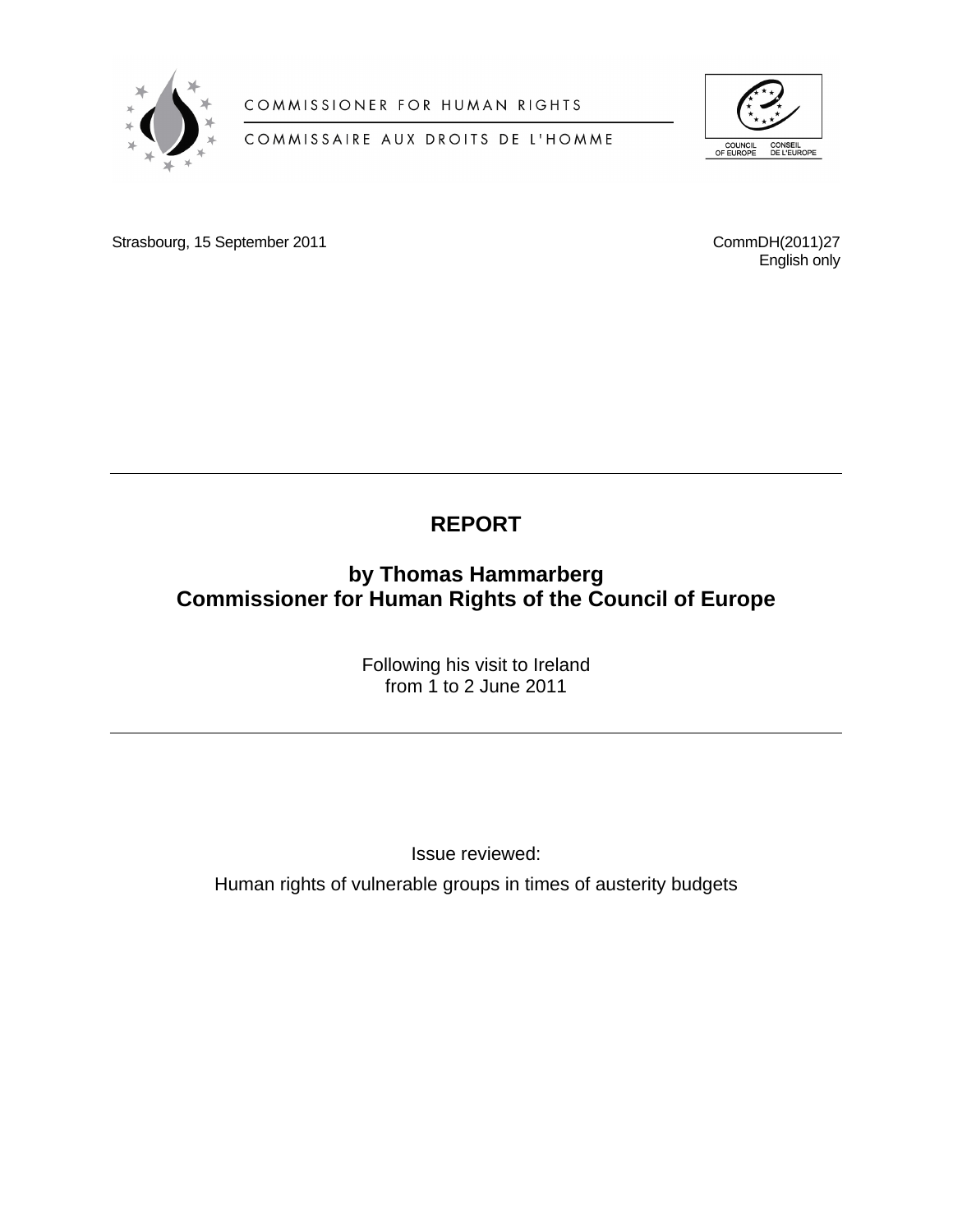#### **Summary**

Commissioner Thomas Hammarberg and his delegation visited Ireland from 1 to 2 June 2011. During his visit, the Commissioner held discussions on human rights issues with a focus on the protection of vulnerable groups in times of austerity budgets. The Commissioner met with the national authorities and other interlocutors, including civil society representatives.

The present report focuses on the following major issues:

#### **1. National system for promoting and protecting human rights**

The Commissioner commends Ireland's well-established system for promoting and protecting human rights, in line with international standards. However, some gaps remain such as the ratification of Protocol No. 12 to the European Convention on Human Rights on the general prohibition of discrimination, and the Optional Protocol to the United Nations Convention against Torture and Other Cruel, Inhuman or Degrading Treatment or Punishment (OP-CAT). Noting administrative reforms to make government less costly, the Commissioner stresses the importance of human rights bodies as guarantors of the human rights of the most vulnerable in times of budgetary crisis. He thus calls upon the authorities to protect the independence and effectiveness of these bodies and to avoid limiting their capacity by subjecting them to budget cuts and staff reductions.

### **2. The fight against discrimination**

The Commissioner notes the robust legal and institutional framework in place to combat discrimination, racism and xenophobia. He is, however, concerned about outstanding legislation on gender recognition, which is on the agenda of the current government. A new national action plan to combat racism would also be advisable. Regarding Travellers, the Commissioner notes the on-going discussion on selfdetermination and hopes that the issue can be resolved soon. He is concerned that budgetary measures affect in particular Traveller children's education and calls upon the authorities to revise any such measures as they could have detrimental effects, thus counter-acting progress already achieved.

#### **3. Human rights of persons with disabilities**

The Commissioner commends the continuous efforts of the Irish authorities in the context of their National Disability Strategy. He is, however, concerned that progress made in the area of mental health remains slow, and which can only be partially attributed to the budget crisis. He encourages the authorities to step up their efforts as pledged and invest in community care. Furthermore, he appreciates the review of the Mental Health Act 2001 and the work on the Mental Capacity Bill soon to be introduced. In this context he recommends ratification of the UN Convention on the Rights of Persons with Disabilities as a matter of priority. Furthermore, the Commissioner urges the authorities to ensure that people with disabilities do not fall victim to the budget crisis and to scrutinise all proposals in the field of health care and social services for possible impacts on such persons and their families.

#### **4. Human rights of older people**

The Commissioner is worried by reports of alleged neglect and abuse of older people residing in privatised care homes in several European countries, including Ireland. He thus welcomes the intent of the Irish authorities to introduce "whistleblower" legislation to better protect staff working in such institutions when reporting substandard conditions or abuse. An adequate number of skilled staff, regular, appropriate training and strong oversight are core to the providing of a safe environment for the elderly. The Commissioner notes the discussion on possible human rights violations committed in the past in the Magdalene Laundries, in which women and girls resided under apparently very harsh conditions and in many cases involuntarily, and welcomes the establishment of an inter-departmental committee. In view of the age of the women concerned, the Commissioner encourages the authorities to promote reconciliation and quickly put in place restorative measures.

### **5. Children's rights**

The Commissioner appreciates that children's rights have been the focus of public debate in Ireland over the past years, with the Government aiming at reducing child poverty and raising standards in education through the National Action Plan for Social Inclusion 2007–2016. He calls upon the authorities to ensure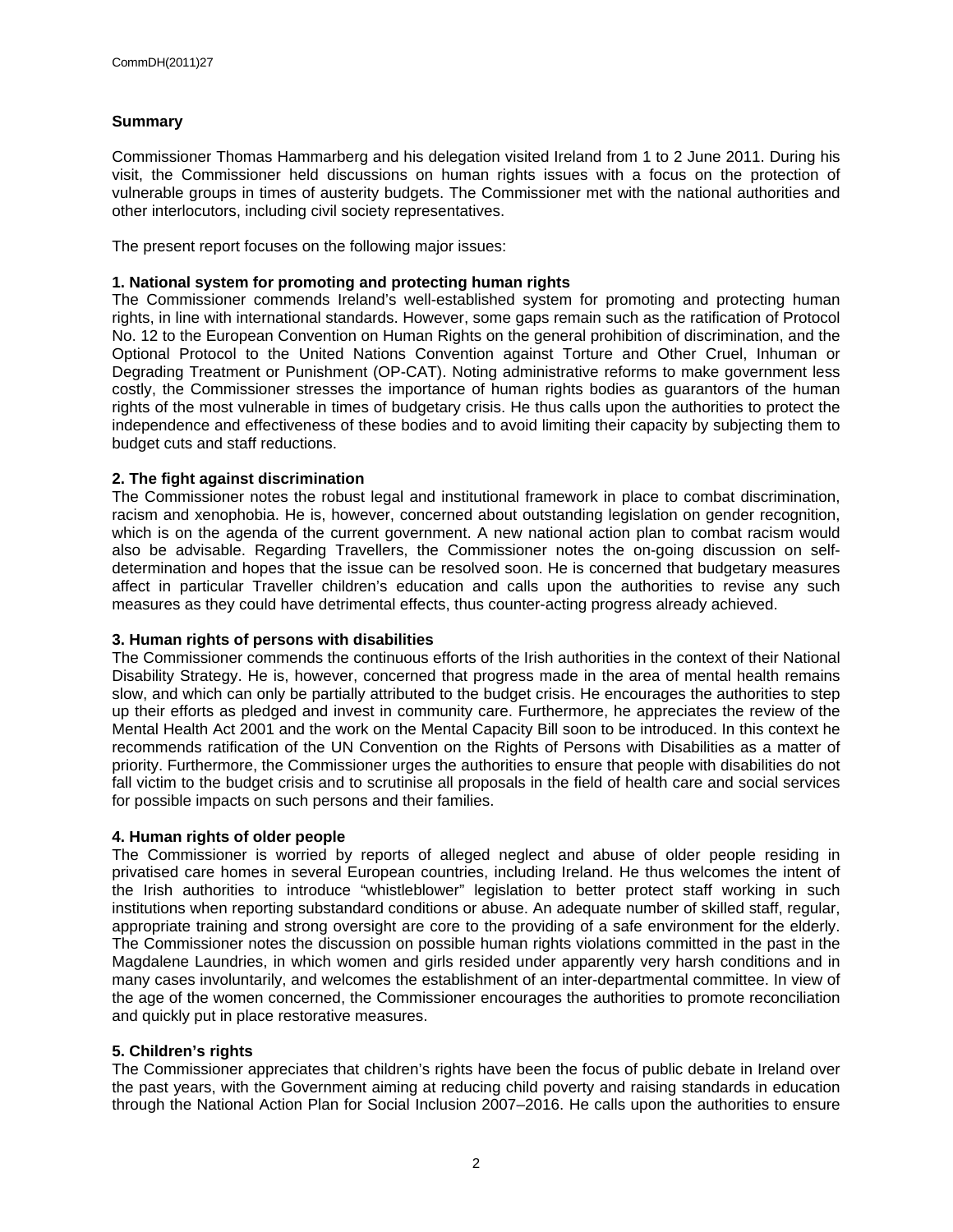that budgetary cuts do not contradict the achievements reached under this policy. The Commissioner believes that a referendum on children's rights with a view to anchoring the "best interests of the child" principle in the Irish Constitution as well as a complete ban on corporal punishment will further enhance child protection in Ireland. He commends the commitment of the authorities to ending the imprisonment of 16 and 17 year old boys in St. Patrick's institution and recommends that the authorities begin the process soon with a pilot group.

#### **6. Human rights of migrants including asylum-seekers**

The Commissioner notes the ongoing work on the Immigration, Residence and Protection Bill 2010 and encourages the authorities to speed up procedures with a view to putting a transparent framework in place, affording sufficient safeguards while processing case files with diligence and without undue delay for migrants and asylum-seekers alike. Commending the provision of mainstream care for separated children seeking asylum, the Commissioner recommends assigning a guardian *ad litem* to better protect such children against trafficking.

The Report ends with the Commissioner's conclusions and recommendations.

The Irish authorities' comments are appended to the Report.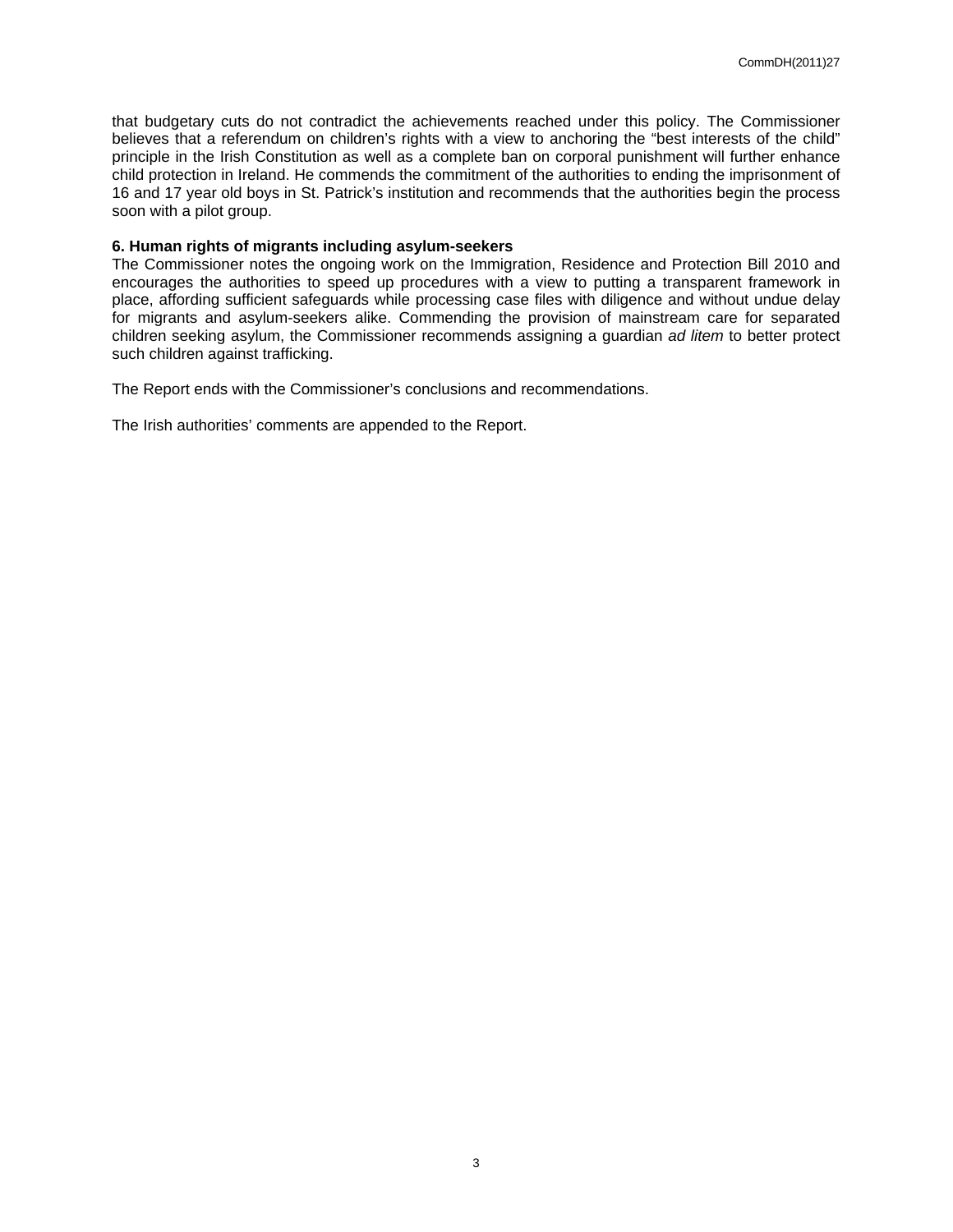### **Introduction**

- 1. The present report follows a visit to Ireland by the Council of Europe Commissioner for Human Rights (the Commissioner) from 1 to 2 June 2011 during which the focus was on the protection of vulnerable groups in times of austerity budgets.<sup>1</sup>
- 2. The Commissioner wishes to thank the Irish authorities in Strasbourg and Dublin for the assistance they provided in facilitating the independent and effective performance of his visit.
- 3. In the course of his visit, the Commissioner held discussions with representatives of the national authorities, including the Tánaiste and Minister for Foreign Affairs and Trade, Mr Eamon Gilmore, the Minister of Justice, Equality and Defence, Mr Alan Shatter and the Minister of State with special responsibility for Disability, Equality, Mental Health and Older People, Ms Kathleen Lynch. The Commissioner also met with national human rights bodies, namely the Ombudsman, the Ombudsman for Children, the Press Ombudsman, members of the Irish Human Rights Commission (IHRC), the Equality Authority, and of the Garda Síochána Ombudsman Commission as well as with civil society representatives. At the beginning of his visit, the Commissioner addressed the participants of a conference on disability rights in Dun Laoghaire organised by the Open Society Foundations. Furthermore, upon invitation of the IHRC, the Commissioner engaged in conversation with civil society organisations, delivering a speech in Dublin followed by a discussion with the audience.
- 4. After years of economic growth since the 1990s, Ireland was affected by the world financial and economic crisis in 2008, with the recession reaching its peak in 2009. A sharp decline of the construction industry and the collapse of the banking system led to a state deficit of an estimated 31% of Gross Domestic Product (GDP) in 2010 and a sharp rise in unemployment from 4.5% in 2007 to almost 12% in 2009, as well as an estimated average of over 13% for 2010 and 2011.<sup>2</sup> As a consequence, in November 2010, Ireland entered into an assistance programme with the EU and the IMF, receiving loans subject to strict conditions aiming at balancing out the budget. A National Recovery Plan 2011 – 2014 was published proposing budgetary measures to reach a state deficit of below 3% of GDP by 2014, mainly by reducing public expenditure.<sup>3</sup> In June 2011 all government departments were asked to produce plans for cuts in their respective areas.<sup>4</sup> The Commissioner is concerned that budgetary measures already undertaken and further proposals may have a severe impact on Irish society, affecting in particular vulnerable groups.
- 5. In the present report the Commissioner focuses on the following major issues: national system for promoting and protecting human rights (Section I); the fight against discrimination (Section II); human rights of persons with disabilities (Section III); human rights of older people (Section IV); children's rights (Section V); human rights of migrants including asylum-seekers (VI), followed by the Commissioner's conclusions and recommendations (Section VII).

#### **I. National system for promoting and protecting human rights**

6. Ireland currently possesses a well-established system for promoting and protecting human rights in line with international standards, albeit with some gaps to close. The system consists of three pillars, namely complaints bodies, special protection against discrimination and a national human rights institution. Concerned about budget cuts imposed on these bodies, the Commissioner met with their representatives to learn about the impact of such cuts as well as about future plans and challenges.

<sup>1</sup> During his visit the Commissioner was accompanied by his adviser, Ms Silvia Grundmann.

<sup>&</sup>lt;sup>2</sup> See The Economic and Social Research Institute (ESRI), [http://www.esri.ie/irish\\_economy/](http://www.esri.ie/irish_economy/) [07/07/2011]

<sup>&</sup>lt;sup>3</sup> See p. 5 of the Plan, available under [http://www.budget.gov.ie/The%20National%20Recovery%20Plan%202011-](http://www.budget.gov.ie/The%20National%20Recovery%20Plan%202011-2014.pdf) [2014.pdf](http://www.budget.gov.ie/The%20National%20Recovery%20Plan%202011-2014.pdf) {07/07/2011].

<sup>&</sup>lt;sup>4</sup> See Civil Service chiefs told to produce radical plans to cut costs, Irish Times, 27 June 2011, <http://www.irishtimes.com/newspaper/archive/2011/0627/Pg001.html> [07/07/2011].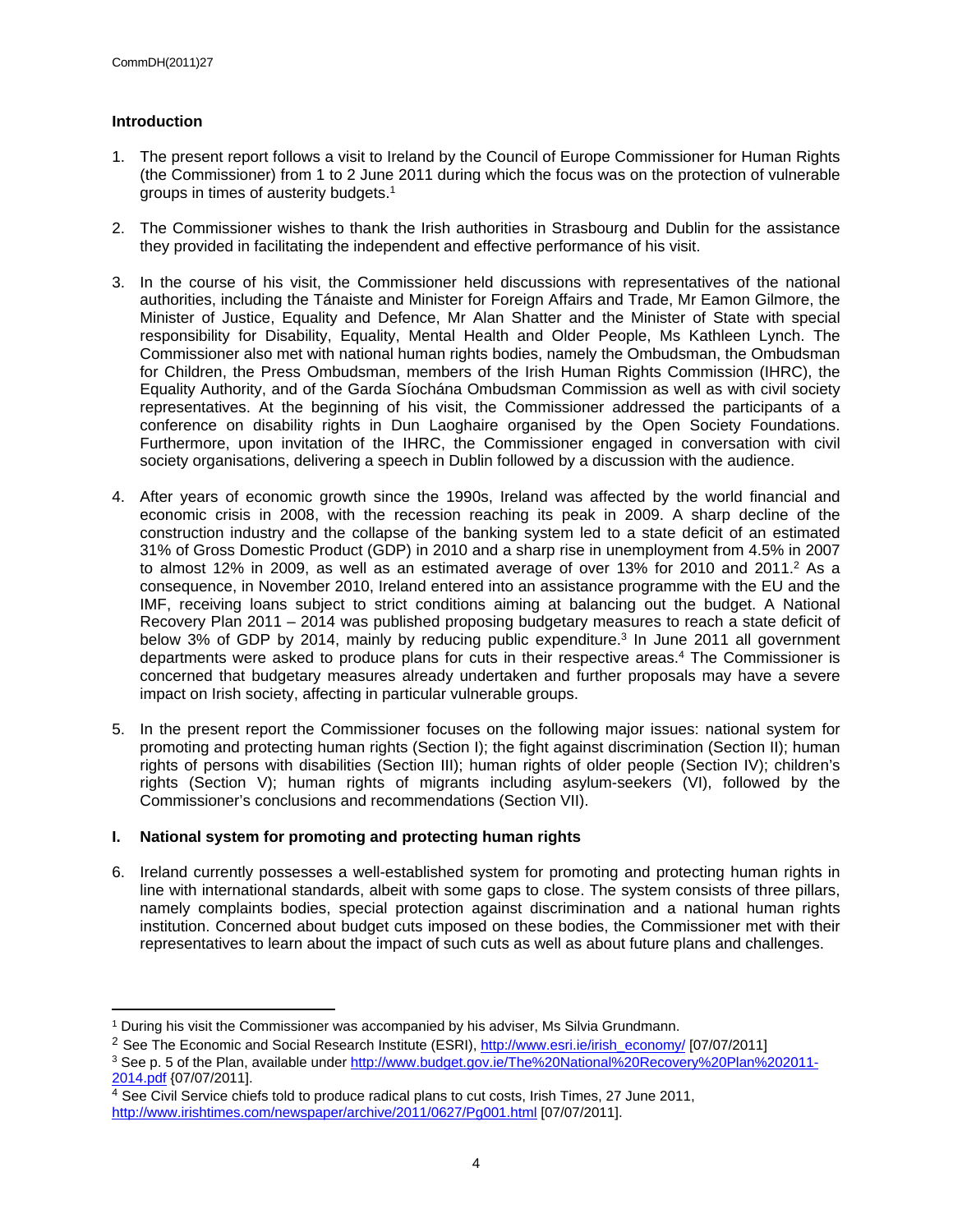- 7. The Ombudsman informed the Commissioner that her office saw an increase of 30% in valid complaints received in 2010 compared to 2009 which had already been a record year, due mainly to receiving more complaints about social services and public health care. To meet this challenge, her Office underwent major restructuring as well as process transformation to increase efficiency and speed when dealing with complaints.<sup>5</sup> The Commissioner also learned about the expressed intent of the Government to extend the remit of the Ombudsman to all publicly funded bodies,<sup>6</sup> a protection gap the Commissioner had recommended closing in his 2008 report,<sup>7</sup> as well as about the plan to establish a new parliamentary committee as a formal channel of consultation and collaboration between the *Oireachtas* (the Irish Parliament) and the Ombudsman. The Commissioner welcomes these significant measures aimed at strengthening a major complaints mechanism in times of austerity budgets and recommends completing this process by using the upcoming constitutional referendum planned for autumn this year to firmly anchor this mechanism in the Constitution by giving the Ombudsman constitutional status.
- 8. In his meeting with the Press Ombudsman the Commissioner learned about the work of this fairly new non-statutory co-regulatory body established in 2008 as well as about its interaction with the Press Council. Most of the complaints received by the Press Ombudsman in 2010 concerned truth and accuracy of press statements.<sup>8</sup> The Commissioner welcomes that the Irish Parliament formally recognised both bodies in 2010 as he believes that they serve a dual purpose, offering the press and the individual alike an alternative to lengthy and costly court proceedings while at the same time enhancing the accountability of the press without unduly restricting its freedom.
- 9. The Commissioner also visited the Ombudsman for Children and was impressed by the achievements of this rather small office giving children a voice across the country. He learned about the work of the office in revealing deficits in social services and health care<sup>9</sup> as well as in the field of juvenile justice.<sup>10</sup> The Commissioner notes that the Ombudsman for Children may receive individual complaints from juvenile offenders placed in a detention school but that the mandate does not cover the 16 and 17 year old boys imprisoned in St. Patrick's Institution which the Commissioner visited in 2007.<sup>11</sup> The Commissioner deplores this discrepancy as he believes that all children in detention must have the same right of access to an independent complaints mechanism. Therefore, he reiterates his recommendation made in 2008<sup>12</sup> to close this protection gap as a matter of priority.
- 10. The Commissioner was delighted to meet again with the *Garda Síochána* Ombudsman Commission (GSOC), the police complaints mechanism in operation since spring 2007. The Commissioner believes that such a body can serve as a role model for other countries.<sup>13</sup> He notes with concern that GSOC had never been able to recruit its full complement of authorised staff even before the economic crisis. Yet staff departures cannot be compensated for as GOSC is also subject to the strict recruitment embargo in the public sector which does not allow for replacements. Consequently, the number of investigation officers continues to decrease while GOSC continues to receive about 2000

<sup>5</sup> For details, see Office of the Ombudsman, Annual report 2010, Dublin, June 2011.

<sup>6</sup> Towards Recovery, Programme for a National Government 2011-2016, Political Reform.

<sup>7</sup> Report by the Commissioner for Human Rights Mr. Thomas Hammarberg on his visit to Ireland 26 – 30 November 2007, CommDH(2008)9, Strasbourg 30 April 2008, p. 6 ff, p. 35.

<sup>&</sup>lt;sup>8</sup> For details, see the Annual Report 2010 of the Press Council of Ireland and Office of the Press Ombudsman, Dublin, April 2011.

<sup>&</sup>lt;sup>9</sup> For details, see "A Children's Rights Analysis of Investigations", Dr. Ursula Kilkelly, commissioned by the Ombudsman for Children, Dublin April 2011.

<sup>10</sup> For details, see "Young people in St. Patrick's Institution", Report of the Ombudsman for Children, Dublin 2011.

<sup>&</sup>lt;sup>11</sup> For details, see the Report by the Commissioner for Human Rights Mr. Thomas Hammarberg on his visit to Ireland 26 – 30 November 2007, CommDH(2008)9, Strasbourg 30 April 2008, p. 21.

<sup>12</sup> Ibid, p. 6 ff, p. 35.

<sup>&</sup>lt;sup>13</sup> See also the Opinion of the Commissioner for Human Rights Concerning Independent and Effective Determination of Complaints against the Police, CommDH(2009)4, Strasbourg, 12 March 2009.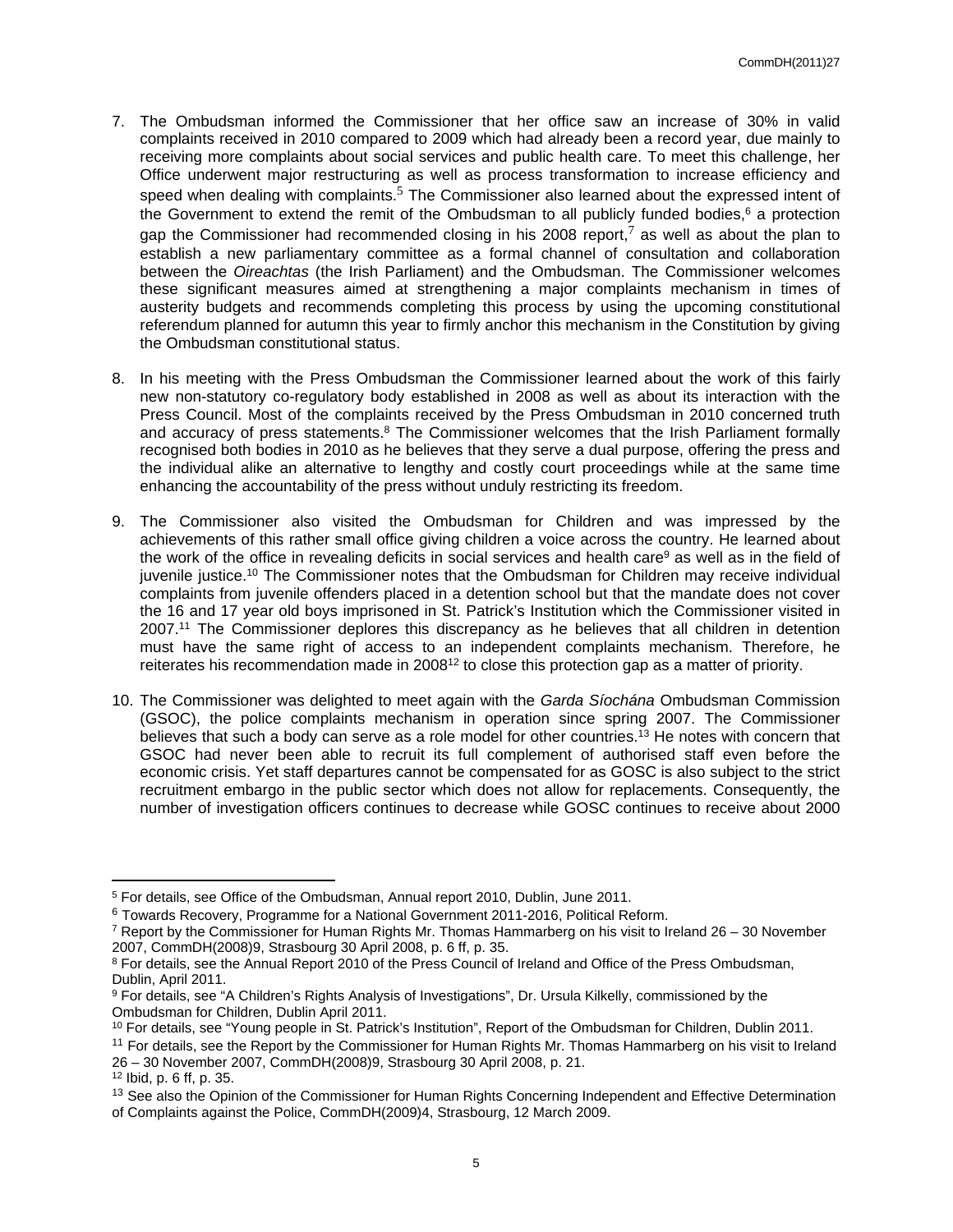to 2700 complaints per year.<sup>14</sup> The Commissioner is aware that the mandate for the present GOSC commissioners will end in December 2011, making a review of the existing arrangements necessary. The Commissioner encourages the authorities to make the best use of this review in order to maintain and enhance the strength and independence of GSOC. During his visit, the Commissioner was informed that many cases take too long to be processed through the complaints mechanism and might be resolved more quickly through structural or disciplinary measures by the police itself, as they are not of such gravity to require the consideration of criminal sanctions. Thus, the members of the police complaints commission discussed possible legislative changes to be introduced to allow *An Garda Síochána* (the Irish Police) to deal with complaints from the outset. In this context, the Irish Human Rights Commission recommended that any change allowing for the "leaseback" of investigations to the police must be strictly limited to cases involving minor offences or to cases not involving serious misconduct and must be accompanied by appropriate statutory safeguards such as mandatory supervision by GSOC and prior consent of the complainant.<sup>15</sup> While acknowledging the potential for a more efficient treatment of minor complaints, the Commissioner believes that a thorough analysis must be made beforehand to establish robust criteria to ensure that only suitable cases will be referred back to the police force. Otherwise, the reputation and credibility already earned by this still young police complaints mechanism could be at risk.

- 11. In his meeting with the Equality Authority, the Commissioner discussed the impact of the severe budget cuts this statutory body in charge of combating racial and ethnic discrimination has been facing since 2008. The Commissioner is aware of the discussion to merge the Equality Authority and the National Disability Authority into a new institution that should also take up the mandate of the Combat Poverty Agency and the National Consultative Committee on Racism and Interculturalism (NCCRI), both dissolved in 2008. Noting the importance of public participation when it comes to combating discrimination and thus ensuring quality of life for society at large, the Commissioner calls upon the authorities to carefully assess the impact of the measures taken and any merger proposals with a view to ensuring effective operations as well as to providing for stable, long-term planning.
- 12. The Irish Human Rights Commission (IHRC), established in accordance with the Good Friday Agreement as an independent national human rights institution in line with the Paris Principles, also saw severe cuts in its annual budgets. Despite this challenge the IHRC continues to be recognised for its quality work on the national and international level. Furthermore, it is particularly affected by the current moratorium on the recruitment of public sector positions as the institution continues to operate with a rather limited number of core staff, which cannot be replaced if departures occur. The Commissioner reiterates that human rights bodies must have an operational stability, including in particular a sufficient number of core staff as well as a predictable budget to be able to fulfil their functions. However, other means of strengthening a human rights institution should also be envisaged, for instance by attaching it to the Irish Parliament. Thus, the Commissioner recommends detaching the IHRC from the executive and making the IHRC directly and fully accountable to the Irish Parliament.
- 13. The Commissioner is particularly concerned by the fact that all national human rights structures are subject to the general rule employed in the public sector, which prohibits any recruitment of staff, even with a view to filling vacancies. The Commissioner reiterates the particular importance of national human rights structures in financial crisis periods, since such bodies assist the government in assessing the consequences of budget decisions. Thus, they provide for a balance by protecting the human rights of vulnerable groups and ensuring social cohesion within society. In view of this crucial function, the Commissioner strongly believes that weakening such national bodies through budget cuts will have detrimental effects, which will be more costly to resolve in a long-term perspective. In order to avoid such undesired results, the Commissioner calls upon the government to make an exemption for the national human rights structures from the current moratorium on recruitment in the public sector.

<sup>14</sup> For statistics, see <http://www.gardaombudsman.ie/gsoc-garda-ombudsman-CaseThroughput-November2010.htm> [11/07/2011].

<sup>15</sup> See IHRC Policy Statement, Human Rights Compliance of *An Garda Síochána,* April 2009.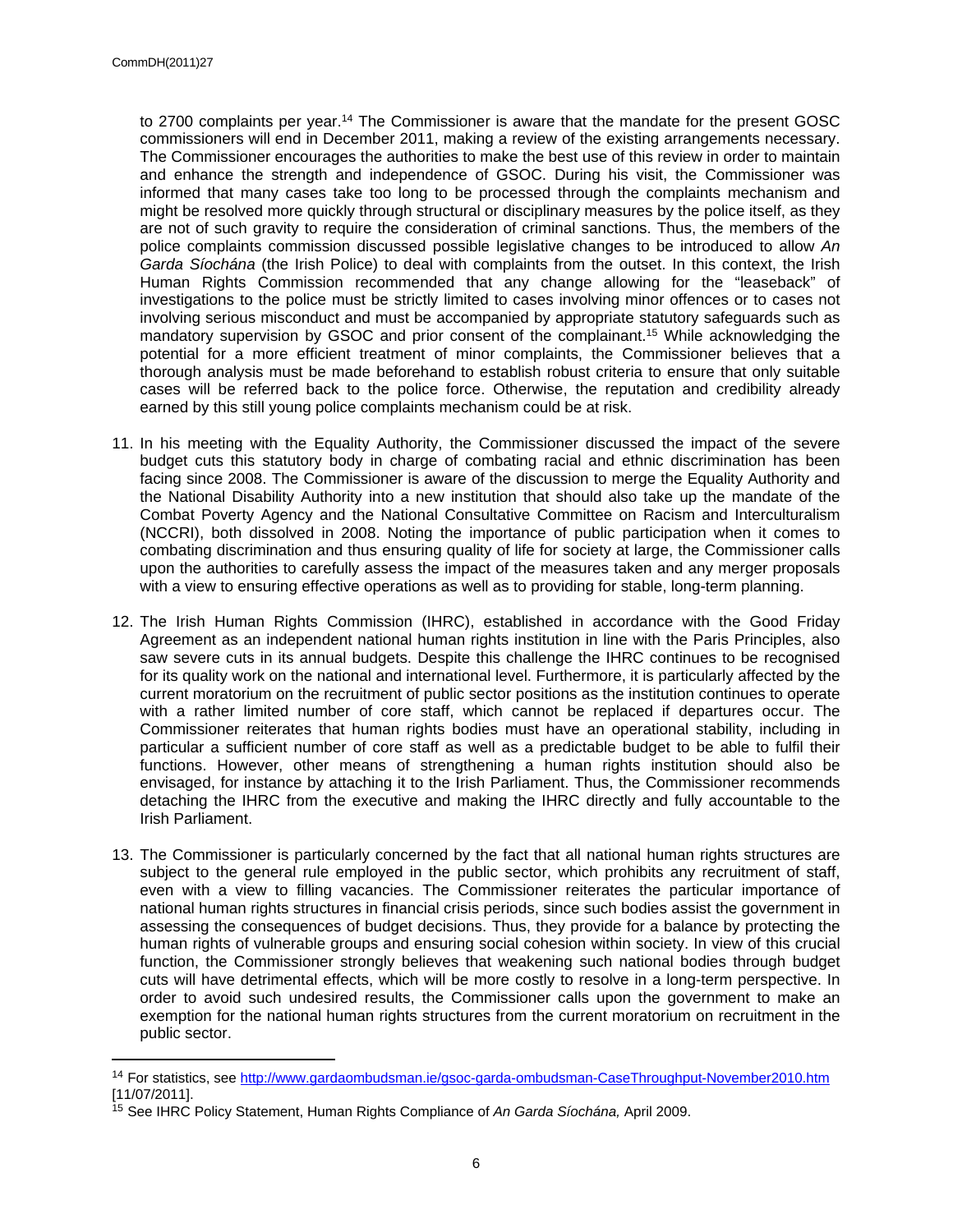#### **II. Fight against discrimination**

- 14. Ireland possesses a robust legal and institutional framework to combat discrimination, racism and xenophobia. However some gaps remain to be filled, among them the ratification of Protocol No. 12 to the European Convention on Human Rights on the general prohibition of discrimination. Furthermore, little progress appears to have been made on certain issues dealt with by the Commissioner during his 2007 visit, and these still need to be effectively addressed.
- 15. The Commissioner notes with concern that despite the 1992 Supreme Court judgment in the *X* case, still no legislation is in place to set a framework allowing for abortion in limited circumstances where a woman's life is deemed to be in danger because of pregnancy, in compliance with domestic case law and the Irish Constitution.<sup>16</sup> He observes that this lacuna caused the European Court of Human Rights in 2010 to find Ireland in breach of the right to respect for private life as guaranteed in Article 8 of the European Convention on Human Rights.<sup>17</sup> The Commissioner reiterates that the lack of legislation adversely affects women who do not have the financial means to seek medical services outside the country and are therefore particularly vulnerable. He notes that on 16 June 2011 the Government submitted to the Council of Europe Committee of Ministers an action plan for the implementation of the European Court of Human Rights' judgment in the case of *A., B., and C*. <sup>18</sup> The Commissioner noted with interest that according to the action plan, the Government undertook to establish an expert group by November 2011 to make recommendations on how to implement the above judgment. The Commissioner hopes that this expert group will speedily fulfil its mandate and that a coherent legal framework including adequate services will be put in place without delay.
- 16. The Commissioner welcomed the entry into force of the Civil Partnership Act on 1 January 2011, which gives same-sex couples rights and responsibilities comparable to those of civil marriage. The Commissioner considers this to be an important step towards ending discrimination in this field. However he remains concerned that still no legislative change has taken place to ensure that transgender persons are afforded accurate legal recognition. He notes that Dr. Lydia Foy, who obtained a High Court ruling in her favour in 2002, to date has not been given a birth certificate stating her female gender. He notes with appreciation the commitment expressed by the authorities to introduce legislation based on the report of the Gender Recognition Advisory Group and hopes that this report will be published soon. He trusts that the authorities will speedily proceed to remedy the current lacuna in line with the European Court of Human Rights' case law.<sup>19</sup>
- 17. The Commissioner commends the continuous efforts made by the authorities to improve the situation of Irish Travellers, not least the establishment of the National Traveller Monitoring & Advisory Committee in March 2007 as a forum for dialogue.<sup>20</sup> While gradual progress was achieved in the field of education and housing, health<sup>21</sup> and political participation and representation<sup>22</sup> remain of concern. In this context, the Commissioner notes that in 2011 the UN independent expert on the question of human rights and extreme poverty urged Ireland to develop a new National Traveller Health

<sup>&</sup>lt;sup>16</sup> For details see the Report by the Commissioner for Human Rights Mr. Thomas Hammarberg on his visit to Ireland 26 – 30 November 2007, CommDH(2008)9, Strasbourg 30 April 2008, p. 23 ff.

<sup>17</sup> *A. B., and C. v. Ireland*, Grand Chamber judgment of 16 December 2010, application no. 25579/05.

<sup>&</sup>lt;sup>18</sup> The action plan was published on the website of the Department of Health, see

http://www.dohc.ie/press/releases/2011/20110616.html

<sup>19</sup> See *B. v. France*, judgment of 25 March 1992*, L. v. Lithuania*, judgment of 11 September 2007, *Christine Goodwin v. UK*, judgment of 11 July 2002.

<sup>&</sup>lt;sup>20</sup> For the terms of reference and the list of members, see the first report of the National Traveller Monitoring  $\&$ Advisory Committee to the Minister for Justice, Equality and Law Reform, December 2009, p. 4 ff.

 $21$  Life expectancy at birth and infant mortality for Travellers are still significantly lower compared with the general population. For details, see All Ireland Traveller Health Study – Our Geels, commissioned by the Department for Health and Children, September 2010, p. 94 f, p. 87.

<sup>&</sup>lt;sup>22</sup> See Concluding Observations of the Committee on the Elimination of Racial Discrimination, Ireland, CERD/C/IRL/CO/3-4, 4 April 2011, p. 3, no. 14.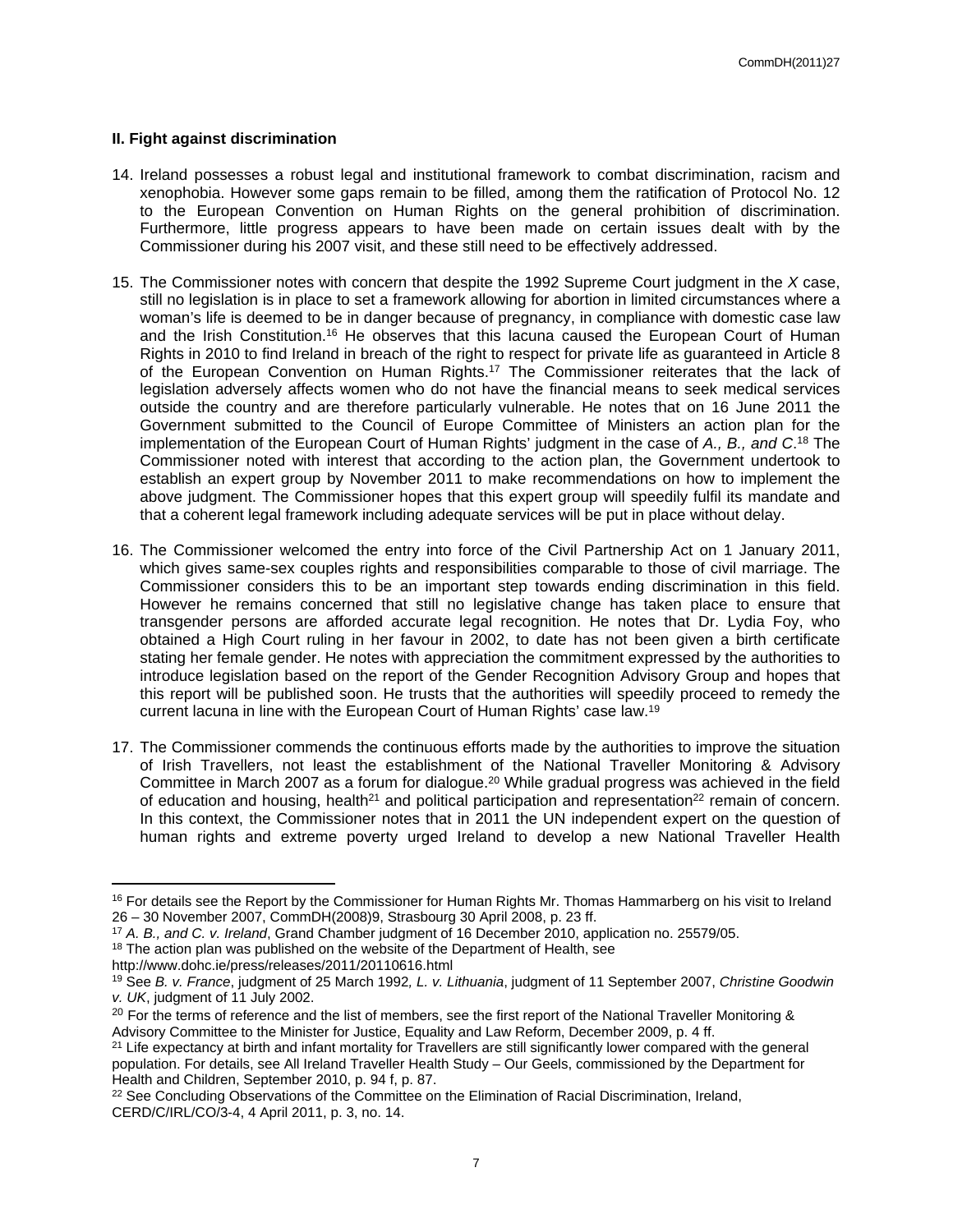Strategy.<sup>23</sup> The Commissioner appreciates the discussion held in June 2011 between members of the Traveller Policy Division of the Department of Justice and Equality and five national Traveller groups about the recognition of the Traveller community as an ethnic minority group, which has been an issue of concern to international mechanisms for years.<sup>24</sup>

- 18. The Commissioner was informed that recent cuts made in the 2011 budget affect Travellers' education, in particular by reducing teaching hours, posts, and special needs assistance to children. The phasing out of all Senior Traveller Training Centres is also envisaged. Furthermore, he observes that due to a lack of accurate data, very little is known about the situation of the Roma community living in Ireland, which is still faced with a high level of discrimination. An NGO active in the field estimates that only 30% of Roma children in Ireland attend school and that 95% of Roma women in Ireland cannot read or write in any language.<sup>25</sup> The Commissioner also notes with concern that the National Action Plan against Racism (NAPAR) expired in 2008, so far without any replacement even though certain minority communities are reported to have perceived a high level of racial discrimination and abuse in Ireland.<sup>26</sup>
- 19. The Commissioner underlines that a systematic approach and close co-operation on all levels are key to the effective eradication of discrimination and to combating racism. He thus recommends that the authorities renew or replace the NAPAR and continue to work closely with all social groups particularly vulnerable to discrimination in the context of developing policies to improve their situation. The Commissioner urges the authorities to abstain from downsizing the education programme for Travellers as the mid and long term effects of such measures could render void previous investments and will make future improvements more costly.

### **III. Human rights of persons with disabilities**

- 20. The Commissioner is aware that about ten percent of the population in Ireland is living with a disability either since birth or acquired later through illness, accident or violence.<sup>27</sup> With rising life expectancies, it can be assumed that more people will live for some years with disabilities. Consequently, physical and mental barriers must be removed to make societies inclusive and provide equal opportunities for all citizens, not least through appropriate legislation and its implementation.
- 21. In this context the Commissioner commends the continuous efforts of the Irish authorities in the context of their National Disability Strategy. The Disability Act 2005 and the Education for Persons with Special Needs (EPSEN) Act 2004, as the key pieces of legislation of the National Disability Strategy, oblige all publicly funded bodies to engage in improving the quality of life of people with disabilities. The main elements of the Disability Act 2005 are: the right to an individual needs assessment with a related service statement and redress; access to public buildings, services and information; sectoral plans for key authorities to ensure integral service planning and provision; and the obligation on public bodies to pro-actively employ people with disabilities.
- 22. The Commissioner is however aware of criticism expressed towards the Disability Act 2005 as providing only for the limited right to a needs assessment rather than grounding disability rights in a

<sup>&</sup>lt;sup>23</sup> See Report of the independent expert on the question of human rights and extreme poverty, Magdalena Sepúlveda Carmona, Addendum, Mission to Ireland, A/HRC/17/34/Add. 2, 17 May 2011, p. 18.

<sup>&</sup>lt;sup>24</sup> See Concluding Observations of the Committee on the Elimination of Racial Discrimination, Ireland,

CERD/C/IRL/CO/3-4, 4 April 2011, p. 2 f, no. 12; Second Opinion on Ireland, adopted on 6 October 2006, Council of Europe, Advisory Committee on the Framework Convention for the Protection of National Minorities, ACFC/OP/II(2006)007.

<sup>25</sup> Irish Travellers and Roma, Shadow Report CERD, Pavee Point Travellers' Centre, January 2011, p. 36. <sup>26</sup> See the findings that over 50% of Sub-Saharan Africans in Ireland were faced with discrimination, EU-MIDIS: European Union Minorities and Discrimination Survey, Main Results Report, EU Fundamental Rights Agency (FRA), 2009, p. 9.

 $27$  The 2006 census records 393,785 persons with disabilities living in Ireland, Census 2006: Vol. 11, Disability, Careers and Voluntary Activities, Table 1A, p. 1, Central Statistics Office. Publication of a new census is foreseen for 2012.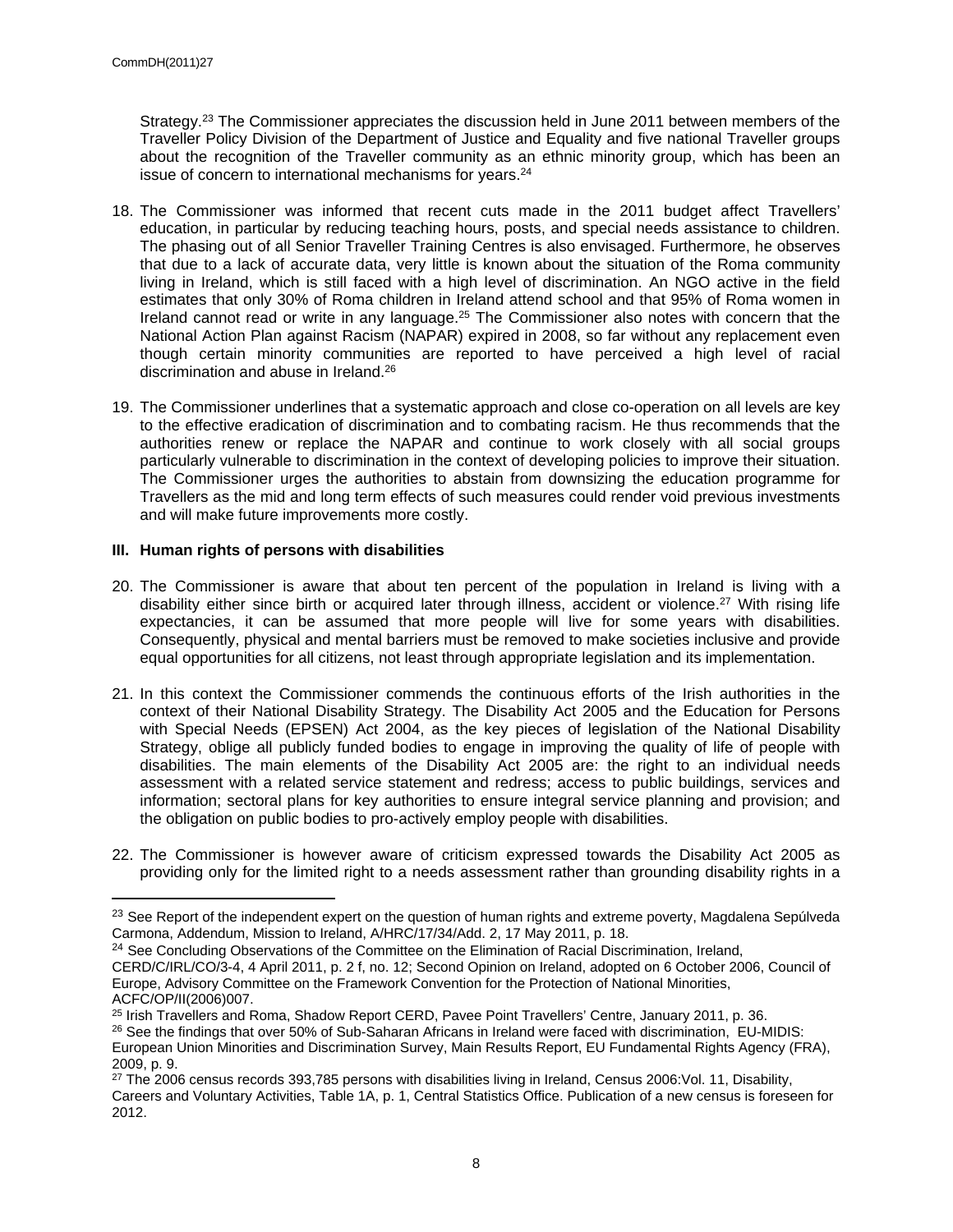justiciable, rights-based approach.<sup>28</sup> Furthermore, it seems that due to the budget crisis, implementation of the above act has been hampered since 2009.

- 23. On the positive side, administrative structures have been substantially improved by establishing the Health Information and Quality Authority (HIQA) under the Health Act 2007 as an independent body in charge of ensuring quality, safety and accountability in Ireland's health and social care services. Within HIQA the Office of the Chief Inspector of Social Services is responsible for the registration and inspection of all institutions providing residential services as well as for assessing whether such services are in compliance with the standards set by HIQA, such as the National Quality Standards of 2009 concerning residential services for people with disabilities. <sup>29</sup>
- 24. The Commissioner notes with concern that in the area of mental health, progress has been particularly slow since his November 2007 visit. The mental health strategy "A Vision for Change" adopted in 2006 has been criticised by many for lack of implementation. $30$  Meanwhile an in-depth enquiry report of the Irish Human Rights Commission published in 2010, albeit concerning the operation of a particular care centre for persons with intellectual disabilities, lays open numerous structural deficits.<sup>31</sup> The Commissioner is aware that the *Taoiseach,* Ireland's Prime Minister, identified mental health as a key social justice issue during the election campaign. The Commissioner was therefore delighted to learn in his meeting with Minister Alan Shatter and Minister of State Kathleen Lynch about progress achieved in the implementation of the commitments contained in the Programme for Government 2011 – 2016.<sup>32</sup> He encourages the authorities to step up their efforts as pledged, and to close unsuitable psychiatric institutions, move residents to suitable community care, and review the Mental Health Act 2001 in consultation with all stakeholders. A mental Capacity Bill in line with the UN Convention on the Rights of Persons with Disabilities should be introduced as soon as possible as these measures will result in major and long-awaited progress for a highly vulnerable group within Irish society.
- 25. Furthermore, the Commissioner calls upon the authorities to ensure that measures taken to combat the budget crisis do not have unforeseen effects on vulnerable persons with disabilities. He therefore suggests that all budgetary or structural proposals concerning health care and social services be scrutinised thoroughly to identify and assess their possible impact on people with disabilities and their families prior to any decision.
- 26. The Commissioner notes that Ireland was among the first countries to sign the Convention on the Rights of Persons with Disabilities already in 2007. However, to date it has not ratified this core international human rights instrument which is in force since 2008 and ratified by 100 states. This lacuna is even more surprising in view of the fact that Ireland is bound by the Revised European Social Charter which in its Article 15 enshrines the right of persons with disabilities to independence, social integration and community participation. Ireland is also party to the International Covenant on Economic Social and Cultural Rights (ICESCR) of which Article 12 provides that states recognise the right of everyone to the enjoyment of the highest attainable standard of physical and mental health. The Commissioner therefore calls upon the Irish authorities to ratify the UN Convention on the Rights of Persons with Disabilities as a matter of priority. In this context, the review of public health policy currently under way provides an opportunity to assess current legislation and its implementation with a view to moving towards a rights-based approach and to close existing gaps in domestic disability

<sup>&</sup>lt;sup>28</sup> Disability Rights in Ireland: Chronicle of a Missed Opportunity, Jurgen de Wispelaere & Judy Walsh, Irish Political Studies Vol. 22, No. 4, 517-543, December 2007.

<sup>29</sup> Sections 40, 41, 2 of the Health Act 2007.

 $30$  For details see Report by the Commissioner for Human Rights Mr. Thomas Hammarberg on his visit to Ireland 26 – 30 November 2007, CommDH(2008)9, Strasbourg 30 April 2008, p. 18.

<sup>&</sup>lt;sup>31</sup> Enquiry Report on the Human Rights Arising from the Operation of a Residential and Day Care Centre for Persons with a Severe to Profound Intellectual Disability, IHRC, March 2010.

<sup>32</sup>Towards Recovery, Programme for a National Government 2011-2016, Mental Health, p. 7.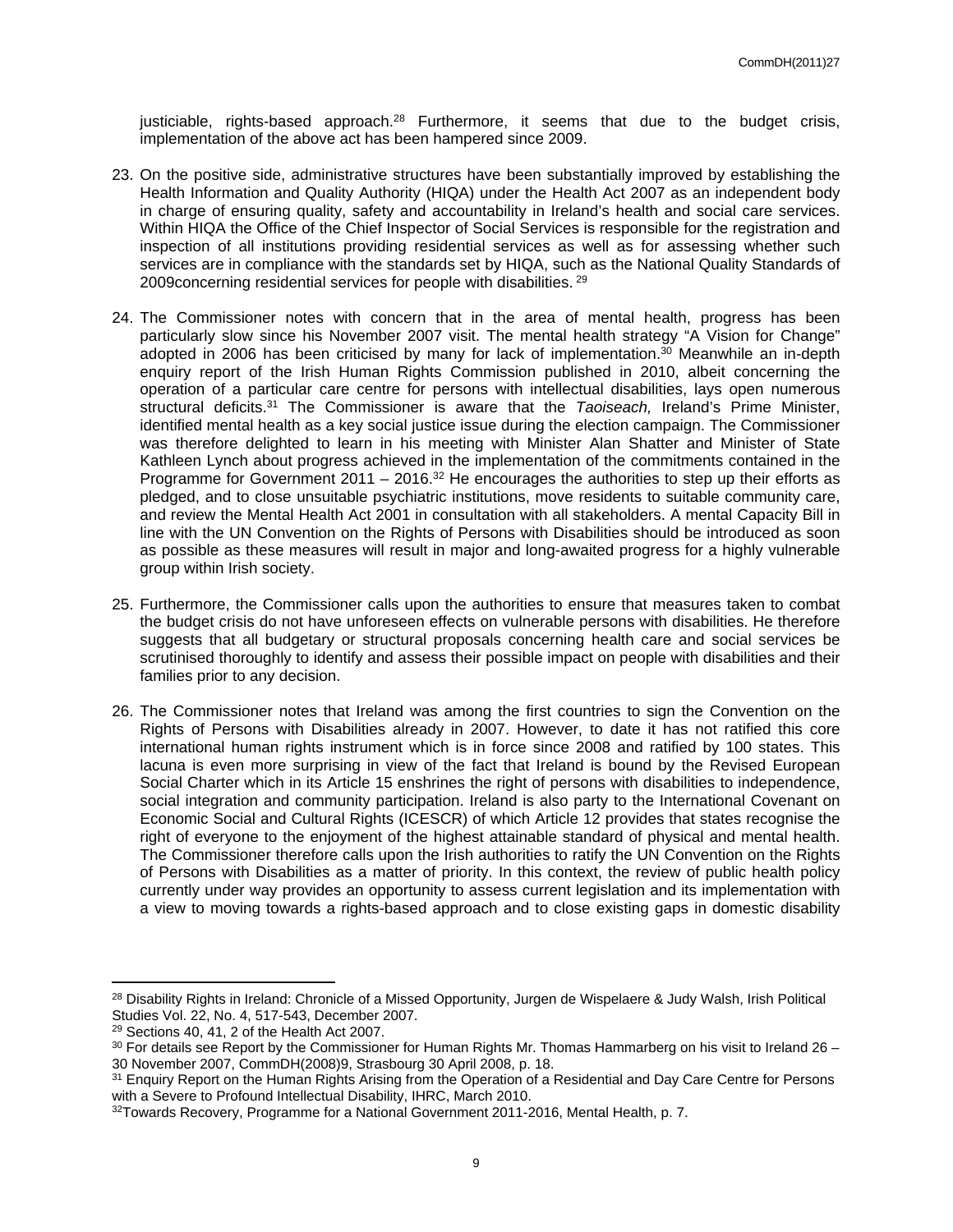and health legislation. The Council of Europe Disability Action Plan  $2006 - 2015^{33}$  could be usefully drawn upon and serve as a guide for the implementation of disability-related policies.

### **IV. Human rights of older people**

- 27. The Commissioner recalls that the human rights of older people must be acknowledged in daily life. While many elderly persons stay healthy and fit and wish to participate in public life or continue their professional activities, others become fragile and thus vulnerable. A human rights based society must provide opportunities enabling older people to lead a decent life and play an active part in public life, as well as protection of the aging individual, as provided for by Article 23 of the Revised European Social Charter. The more the aging population increases, the more important it becomes that social protection systems, health care, housing policies and also anti-discrimination legislation including in the labour market, are suitable for older people.
- 28. Care-taking of the elderly is in focus as more people will be in need of it, while costs are raising and budgets are being tightened. In some countries this has already lead to a crisis of privately run care homes where underfunding has led to reduced services.<sup>34</sup> This trend is particularly worrisome as residents in care homes are often vulnerable and thus less able to claim their rights, let alone to defend themselves against abuse. The Commissioner is aware of investigations into allegations of serious physical and verbal abuse of elderly residents of a south Dublin nursing home<sup>35</sup> and trusts that such investigations will be conducted also with a view to drawing general lessons on how to better protect residents of care homes in the future. He welcomes the intent of the authorities to introduce whistle blower legislation, protecting staff members of such homes from negative consequences when reporting substandard conditions or abuse.<sup>36</sup> The Commissioner stresses that an adequate number of skilled staff as well as training opportunities are core to providing a safe environment for the elderly.
- 29. The Commissioner is well aware of the ongoing discussion of the apparently very harsh conditions under which women and girls resided in the church-run Magdalene Laundries institutions<sup>37</sup> in the past. He notes that in 2010 the IHRC called for a statutory investigation into the matter,<sup>38</sup> as well as the grave concern expressed in 2011 by the UN Committee against Torture. The Committee stated that Ireland failed to protect girls and women who were involuntarily confined between 1922 and 1996 in the Magdalene Laundries, by failing to regulate their operation and inspect them. It is alleged that physical and emotional abuse and other ill-treatment were committed, amounting to breaches of the UN Convention against Torture and Other Cruel, Inhuman or Degrading Treatment or Punishment. The Committee also expressed grave concern at the failure by Ireland to institute prompt, independent and thorough investigations into the allegations of ill-treatment perpetrated on girls and women in the Magdalene Laundries.<sup>39</sup>
- 30. The Commissioner welcomes the decision of the Government to establish an inter-departmental committee as a first step to fully establishing the facts, as well as the willingness of the four religious

<sup>33</sup> Available under [http://www.coe.int/t/e/social\\_cohesion/soc-](http://www.coe.int/t/e/social_cohesion/soc-sp/integration/02_council_of_europe_disability_action_plan/Council_of_Europe_Disability_Action_Plan.asp)

[sp/integration/02\\_council\\_of\\_europe\\_disability\\_action\\_plan/Council\\_of\\_Europe\\_Disability\\_Action\\_Plan.asp](http://www.coe.int/t/e/social_cohesion/soc-sp/integration/02_council_of_europe_disability_action_plan/Council_of_Europe_Disability_Action_Plan.asp) [07/07/2011].

<sup>&</sup>lt;sup>34</sup> See "Austerity budgets tend to victimize the most vulnerable", Human Rights Comment of the Commissioner for Human Rights, 14 June 2011.

<sup>35</sup> See "Nursing home residents beaten, kicked, abused, say care workers", Irish Times, 9 June 2011, <http://www.irishtimes.com/newspaper/archive/2011/0609/Pg001.html#Ar00101:49D42B4D6438>[07/07/2011].

<sup>&</sup>lt;sup>36</sup> In the context of whistle blowing, the European Court of Human Rights recently issued a judgment, stressing the public interest in disclosing information to better protect elderly patients, a particularly vulnerable group of society, see *Heinisch v. Germany*, judgment of 21 July 2011, application no. 28274/08 (not yet final), paras 71, 91. <sup>37</sup> For information, see IHRC Assessment of the Human Rights Issues Arising in relation to the "Magdalen Laundries",

November 2010.

<sup>38</sup> Ibid, p. 29.

<sup>39</sup> Concluding observations of the UN Committee against Torture (UN-CAT), Forty-sixth session 9 May-3 June 2011, no. 21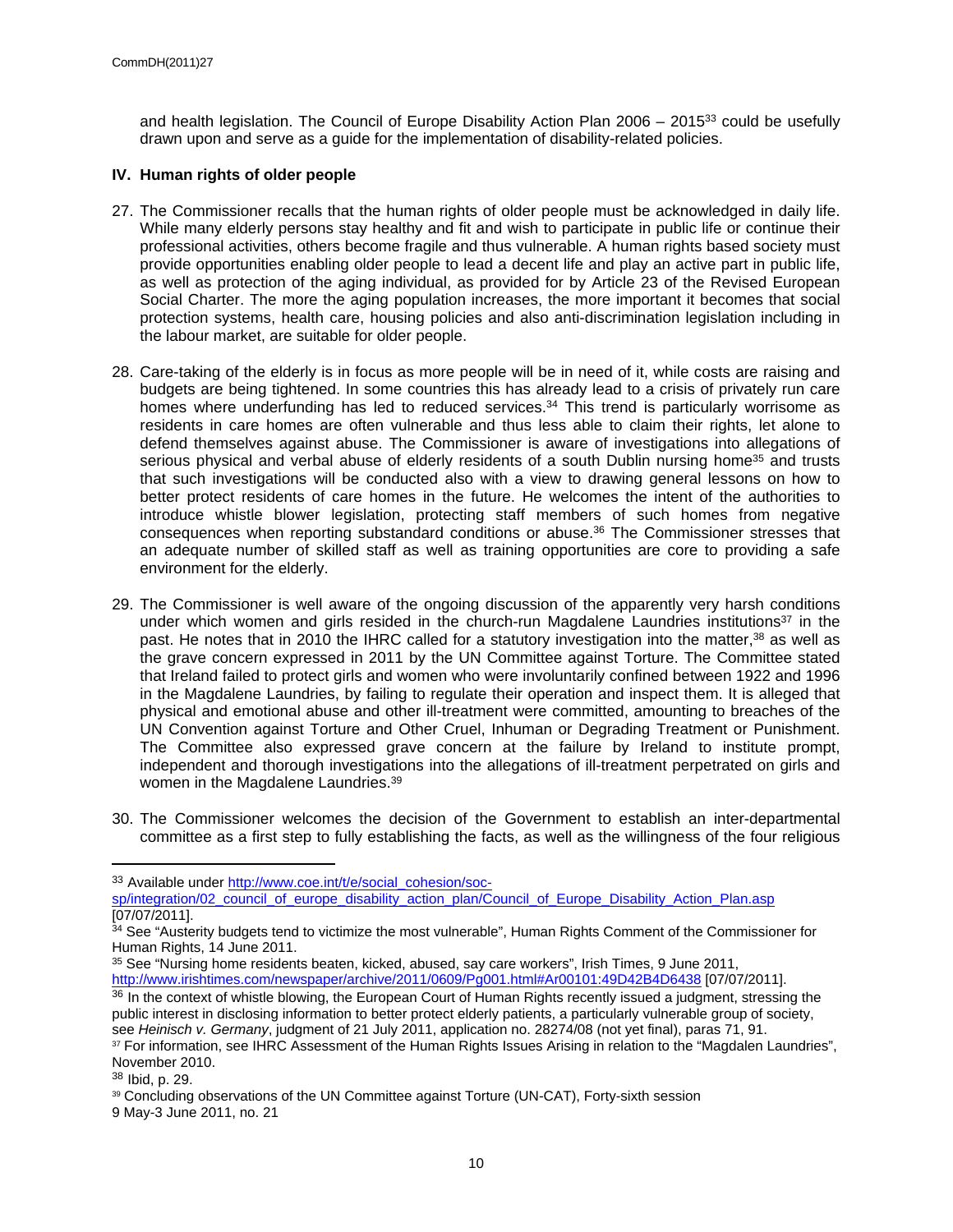congregations involved to collaborate in the matter. In view of the age of the women affected, the Commissioner encourages the authorities to speed up the procedures and quickly put in place a restorative and reconciliation process.

#### **V. Children's rights**

- 31. Children's rights have been in the focus of public debate in Ireland over the past years, with the Government aiming at reducing child poverty and raising standards in education through the National Action Plan for Social Inclusion 2007 – 2016. Despite substantial progress made up until the financial crisis, children continue to be the group most at risk of poverty in Ireland, with single parent families in particular struggling to ensure basic means. According to official data, 18.6% of children are at risk of poverty, with 8.7% of children living in consistent poverty in 2009, which is an increase of 38% in comparison to 2008.<sup>40</sup> The Commissioner is concerned that budgetary measures resulting in reduced child benefit and funding of public services in core areas like health care and education, along with the introduction a charge of € 0,50 on all prescribed medicines will affect families to the detriment of their children. NGOs informed the Commissioner that children with special educational needs, with English as a second language and Traveller children have been particularly affected.
- 32. The Commissioner calls upon the government to ensure that budgetary measures taken or foreseen will not contradict the achievements and goals of the National Action Plan for Social Inclusion. He reminds the authorities of their responsibilities under the UN Convention on the Rights of the Child (CRC), not least its Article 27 obliging state parties to recognise the right of every child to a standard of living adequate for the child's physical, mental, spiritual, moral and social development. The Commissioner trusts that the development of the new National Children's Strategy 2012 – 2017 will take due account of international human rights standards. Furthermore, he welcomes the elevation of the post of the Minister for Children and Youth Affairs to a full ministry and the establishment of the new Department of Children and Youth Affairs as well as the creation of a Child and Family Support Agency to improve child welfare and protection services.
- 33. The Commissioner is aware of the express intent of the current government to hold a referendum on children's rights. Since the 2006 recommendation of the UN Committee on the Rights of the Child<sup>41</sup> to give the "best interests of the child" principle constitutional status, government initiatives for a respective referendum have stimulated broad and critical discussion in Irish society. The Commissioner commends this discussion and in particular the continuous work of the Joint Committee on the Constitutional Amendment on Children. He believes that the third and final report of the Joint Committee<sup>42</sup> provides an excellent basis for informed discourse and parliamentary decision. He hopes that the Committee's key recommendation to amend the Irish Constitution introducing an article that would ensure better protection of the rights of the child will be followed and a referendum will be held soon. He takes note of the Committee's proposal for a new Article 42, explicitly incorporating the principle of the best interests of the child into the resolution of all disputes concerning guardianship, adoption, custody, care or upbringing of a child, as well as in adoption matters.<sup>43</sup> While in principle appreciating this proposal as a major step forward towards better child protection, the Commissioner recalls the underlying rights-based approach of the UN Child Rights Convention. He therefore reiterates his 2008 recommendation to incorporate into the constitutional amendment the best interests of the child as a general principle, not limited to dispute resolution, in line with the UN Convention.

<sup>40</sup> Survey on Income and Living Conditions 2009, Central Statistics Office, Nov. 2010, pp. 35, 77.

<sup>41</sup> UN Committee on the Rights of the Child Concluding Observations on Ireland, 29 September 2006, CRC/C/IRL/CO/2.

<sup>42</sup> Joint Committee on the Constitutional Amendment on Children, Third Report, Twenty-eight Amendment of the Constitution Bill 2007, Proposal for a constitutional amendment to strengthen children's rights, Final Report, February 2010.

<sup>43</sup> See proposed Article 42, nos. 3 and 5.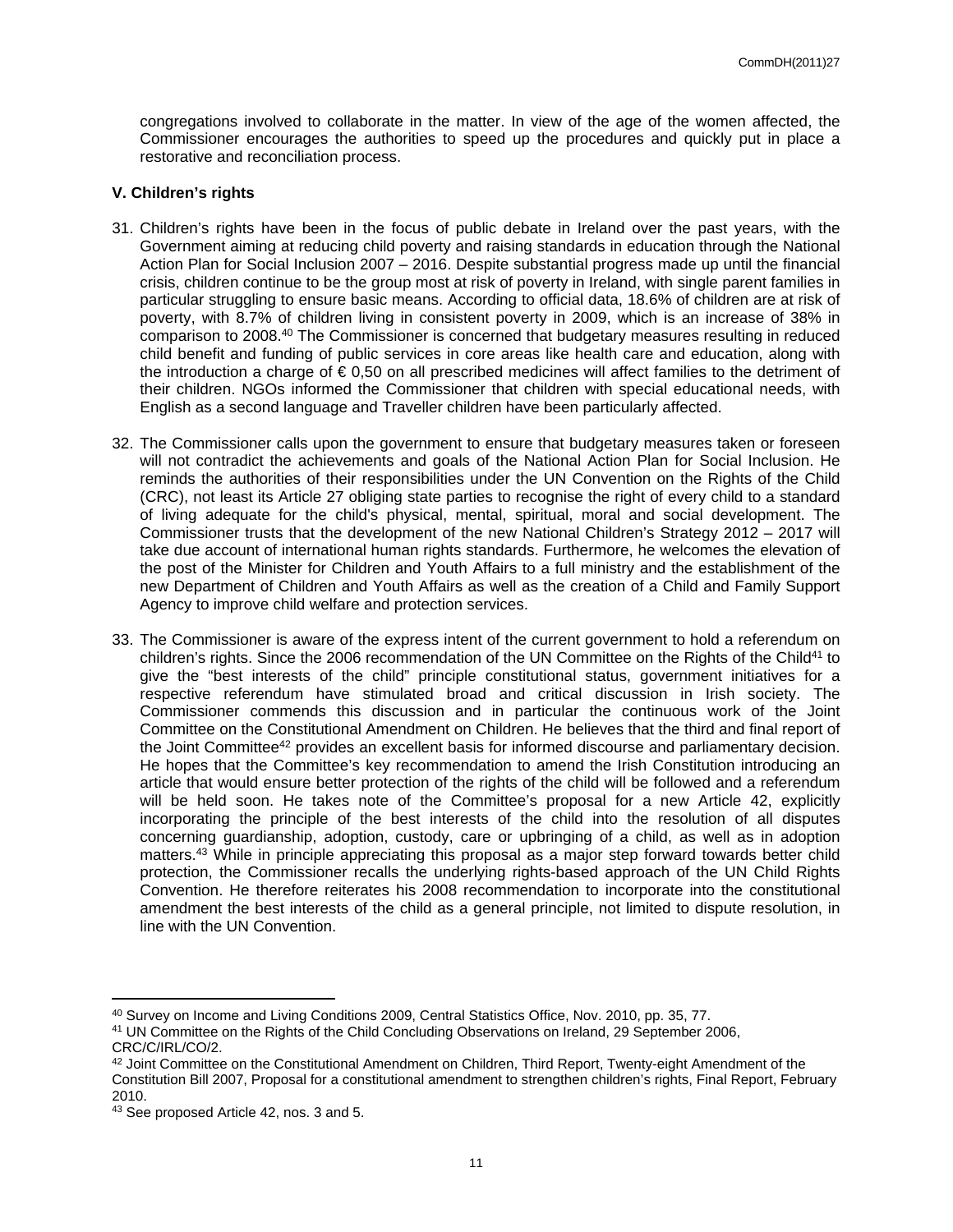- 34. Following the discussion in Ireland, the Commissioner believes that the time is right to unconditionally ban corporal punishment and abolish the much criticised common law defence of "reasonable chastisement". In this context, the Commissioner recalls that the European Committee on Social Rights found Ireland in breach of Article 17 of the Revised Social Charter already in December 2004<sup>44</sup>, and that the UN Committee on the Rights of the Child reiterated is previous recommendations to ban all forms of corporal punishment including within the family.<sup>45</sup> The Commissioner is convinced that fears are unfounded that such a ban would lead to the criminal prosecution of parents on a large scale, as judicial authorities enjoy a margin of discretion. A complete ban would send a strong signal of respect for children to society at large and would bring Ireland into line with its international obligations.
- 35. In his meeting with the Ombudsman for Children, the Commissioner learned about progress made in the field of juvenile justice, diverting children away from the criminal justice system. He invites the Irish authorities to further reform the juvenile justice system, aligning it fully with international and European standards. Prevention of juvenile offending and diversion or restorative justice are elements to be considered in this process. In this context, the Commissioner's Issue Paper on juvenile justice may be a source of inspiration.<sup>46</sup> The Commissioner further highlights that detention of children can only be used as a measure of last resort and for the shortest possible period of time.
- 36. He appreciates the express commitment of the new government to end the ongoing imprisonment of children in St. Patrick's institution, an outdated prison facility the Commissioner had visited in 2007. It is part of the Mountjoy prison complex in Dublin dating back to 1850, where 16 and 17 year old boys are detained, but young adults up to the age of 21 are also kept. The Commissioner appreciates the plans of the authorities to further develop the Children Detention School model and to provide for sufficient capacity in Lusk, where three detention schools are already located. He is however concerned that no time frame has been given as to when the St. Patrick's children will be moved to Lusk. In view of already existing structures, the Commissioner recommends that the authorities start phasing out St. Patrick's immediately by moving a pilot group to Lusk and integrate the experience made into the planning process for the enhancement of the detention schools.

#### **VI. Human rights of migrants including asylum-seekers**

37. Over the last few years, due to its fast growing economy, Ireland has become a country of net immigration, a development that called for an overhaul of the outdated immigration framework. Asylum legislation and procedures are complex and lengthy as no single protection determination procedure is in place. The Immigration, Residence and Protection Bill introduced in 2008 and its 2010 revision sought to address these deficits. However, comprehensive reform is still pending. An NGO active in the field informed the Commissioner that every year about 2 000 people seek their assistance mainly regarding issues of family reunion, long term residence, access to employment for spouses/dependents and in particular access to social protection. Of particular concern is the application of the Habitual Residence Condition (HRC) to migrants, as problems seem to have increased greatly since the economic recession. The HRC requires everybody applying for social welfare payments and child benefit to show a connection to the state. Decisions are made by an assessment of this condition based on five factors, including length and continuity of migrants' residence in Ireland or in any other particular country and the nature and pattern of employment.<sup>47</sup> Although an exemption applies for EU citizens, this exemption seems to be applied unevenly forcing

<sup>44</sup> World Organisation against Torture (OMCT) v. Ireland, decision on the merits, 7 December 2004, complaint no. 18/2003.

<sup>45</sup> UN Committee on the Rights of the Child Concluding Observations on Ireland, 29 September 2006, CRC/C/IRL/CO/2.

<sup>46</sup> "Children and juvenile justice: proposals for improvements", Commissioner for Human Rights Issue Paper, CommDH/IssuePaper(2009)1, 19/06/2009.

<sup>&</sup>lt;sup>47</sup> The remaining three other factors are length and purpose of any absence from Ireland, applicant's main centre of interest and future intention of applicant concerned as they appear from all circumstances.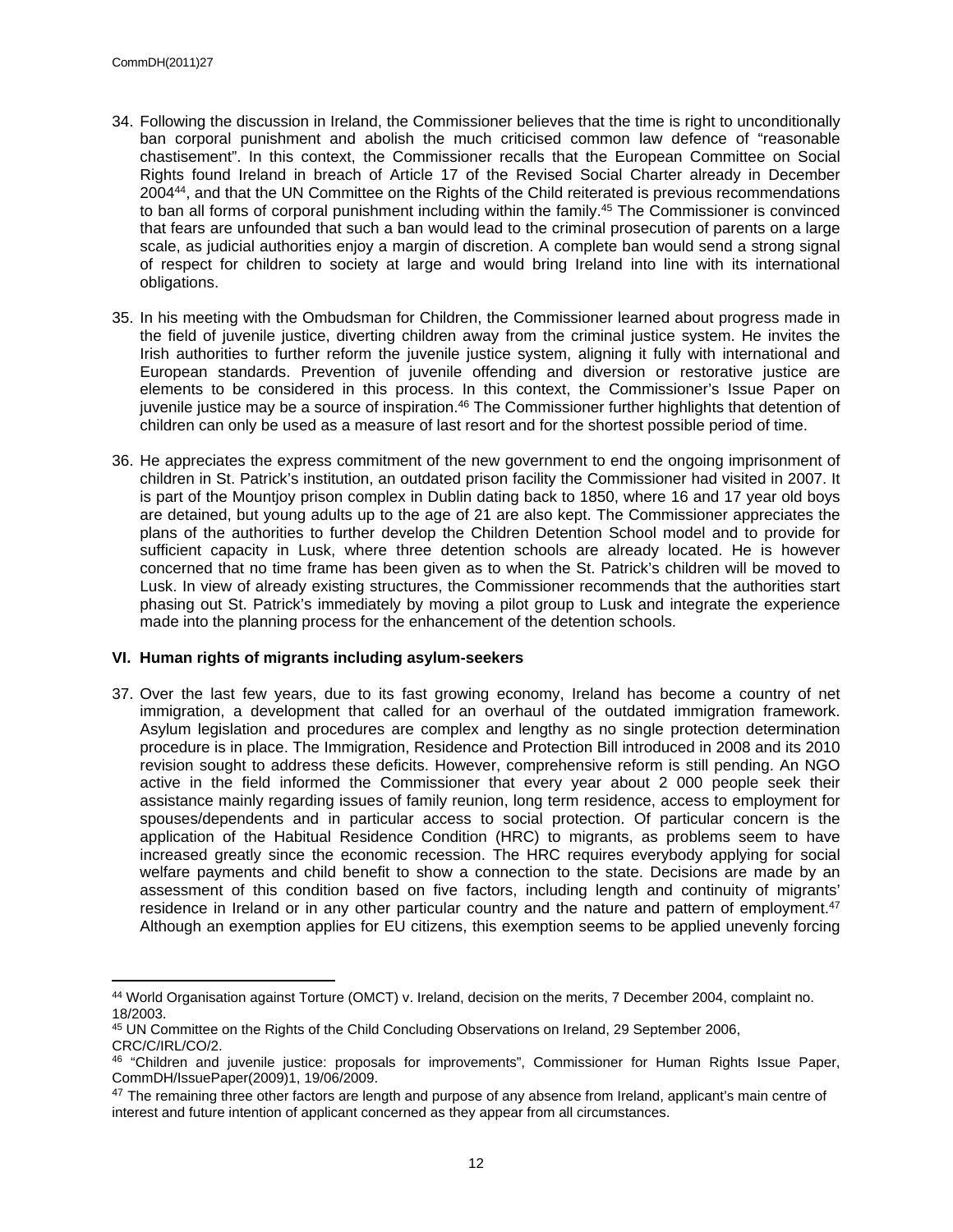applicants into lengthy appeal procedures, and returning Irish citizens have also been affected.<sup>48</sup> The Commissioner notes that new guidelines on the proper application of the HRC and its five factors were issued on 17 June 2011<sup>49</sup> and hopes that they will remedy the situation.

- 38. During his visit the Commissioner learned about the significant progress made in the care of separated children seeking asylum who are now being placed into mainstream care mainly using foster services. He believes that assigning a guardian *ad litem* would complete this positive development and serve as an additional safeguard against the high risk of being trafficked which these vulnerable children otherwise run.
- 39. During his meeting with Minister Alan Shatter, the Commissioner expressed his concern about the overall length of asylum procedures under the current dual system which is unique among the 27 EU member states. While refugee status is determined by the Office of the Refugee Applications Commissioner, with an average processing time of eight to ten weeks for non-prioritised cases in  $2010$ ,<sup>50</sup> subsidiary protection and leave to remain is assessed by the Department of Justice. According to a UNHCR case file analysis, applicants have waited on average four years from their application for refugee status until being granted subsidiary protection.<sup>51</sup> During this period, they are provided with accommodation in accordance with a direct provision and dispersal system which was introduced in 2000. Thus applicants stay for years in reception centres where their basic needs are met and also receive a weekly allowance of € 19.10 per adult and € 9.60 per child. UNHCR as well as an NGO have criticised this system, originally designed for stays up to six months, for its negative consequences regarding mental health, family relationships and integration prospects. $52$  The Commissioner was thus delighted to be informed by the Minister of Justice that work on comprehensive legislation to introduce a single procedure and arrive at greater transparency of decisions with a view to substantially decreasing the amount of time necessary for a final decision will continue.

#### **VII. Conclusions and recommendations**

#### *National system for promoting and protecting human rights*

- 40. The Commissioner warmly welcomes the ratification by Ireland of the Council of Europe Convention on Action against Trafficking in Human Beings and its implementation into domestic law. He urges the authorities to ensure that this important step is not contradicted by undesired effects of possible budget cuts affecting preventive and supportive mechanisms and programmes.
- 41. Acknowledging the numerous measures already in place to combat violence at home, the Commissioner encourages the authorities to speedily sign and ratify the new Council of Europe Convention on Preventing and Combating Violence against Women and Domestic Violence to serve as a role model in this respect.

returned emigrants, Crosscare, October 2010, available under

<sup>48</sup> For details see Submission to the Joint Oireachtas Committee on Social Protection on the Habitual Residence Condition and

[http://www.migrantproject.ie/documents/CrosscareSubmissiontotheJointOireachtasCommitteeonSocialProtectiononth](http://www.migrantproject.ie/documents/CrosscareSubmissiontotheJointOireachtasCommitteeonSocialProtectionontheHabitualResidence_000.pdf) [eHabitualResidence\\_000.pdf](http://www.migrantproject.ie/documents/CrosscareSubmissiontotheJointOireachtasCommitteeonSocialProtectionontheHabitualResidence_000.pdf) [1/07/2011]

<sup>49</sup> <http://www.welfare.ie/EN/OperationalGuidelines/Pages/habres.aspx> [07/07/2011.

<sup>50</sup> Annual Report 2010, Office of the Refugee Applications Commissioner, published 4 July, available under www.orac.ie.

<sup>&</sup>lt;sup>51</sup> Submission by the UN High Commissioner for Refugees fort he Office of the High Commissioner for Human Rights' Compilation Report – Universal Periodic Review: Ireland, p. 3, available under <http://www.unhcr.org/refworld/country,,,,IRL,,4d8867982,0.html> [07/07/2011].

<sup>52</sup> As of December 2010, more than 40 % of the 6 112 residents in direct provision accommodation centres had been living there for three years or more, ibid., see also "One size doesn't fit all", A legal analysis of the direct provision and dispersal system in Ireland, 10 years on, FLAC, November 2009.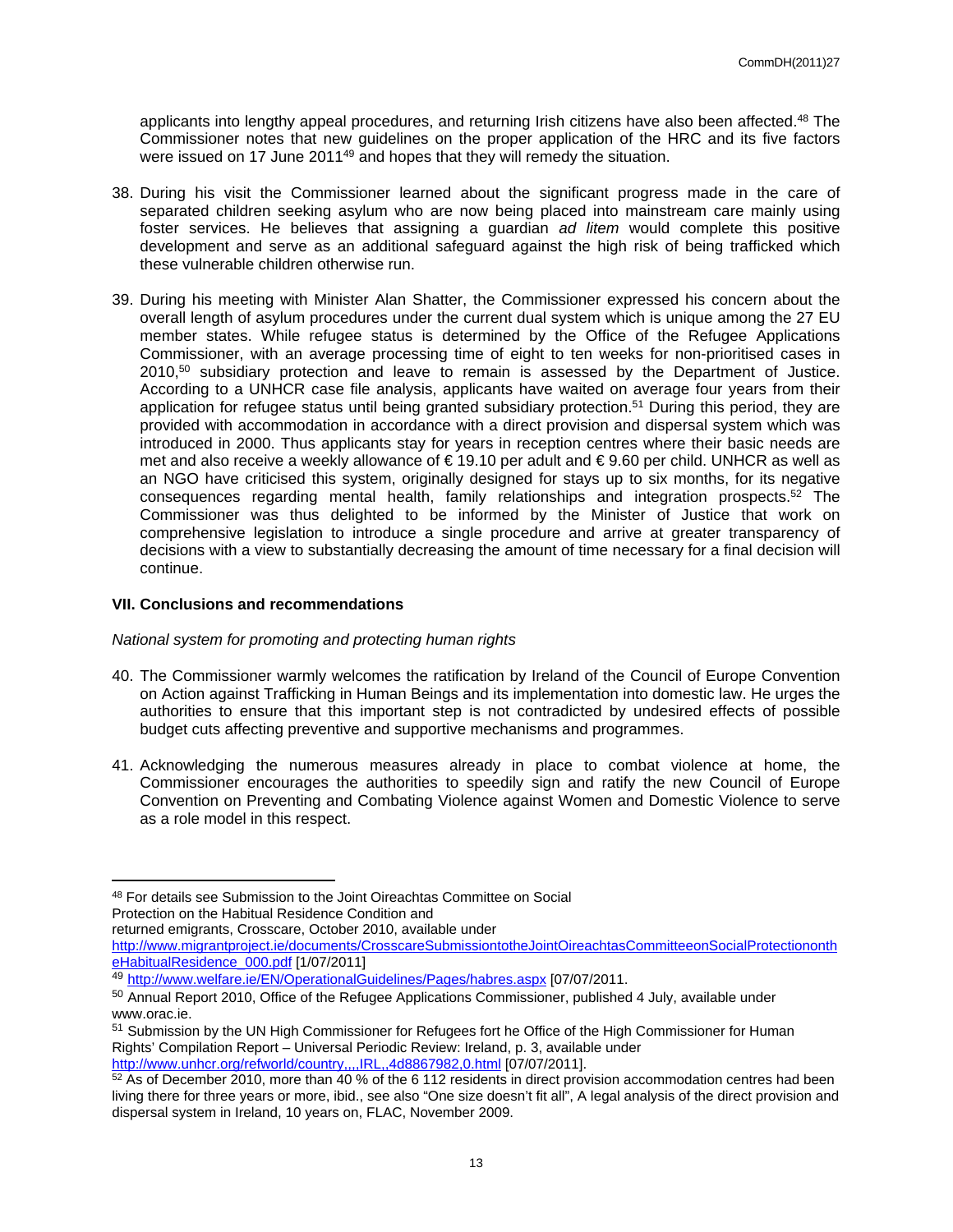- 42. The Commissioner welcomes the expressed intent of the Irish Government to proceed with the ratification of the Optional Protocol to the United Nations Convention against Torture and Other Cruel, Inhuman or Degrading Treatment or Punishment (OP-CAT). In this context the Commissioner encourages the authorities to make more efficient use of their national human rights protection structures already in place. The mandate of the Ombudsman for Children should be enhanced to cover individual complaints from juvenile offenders while they are imprisoned.
- 43. Enhancing the effectiveness and independence of existing human rights bodies is core to human rights protection in times of budget cuts, in particular if no human rights action plan is in place to provide guidance for decision makers and society alike. As such bodies provide for a balance, ensuring social cohesion, they should be exempted from the current moratorium on recruitment in the public sector.
- 44. Recalling the Paris Principles, the Commissioner recommends promoting the independence of the Irish Human Rights Commission (IHRC) by detaching it from the executive and submitting it to direct parliamentary control, including as regards its budget.
- 45. The Commissioner notes with concern the cuts made to the budget of the Equality Authority and calls upon the government to carefully assess the impact of current and future budgetary and structural decisions on the core functions of this body as well as on public participation and the need for stable long term planning.
- 46. The Commissioner is aware that the Garda Síochána Ombudsman Commission (GSOC) is overburdened mainly due to complaints that ought to be resolved through structural or disciplinary measures rather than requiring criminal sanctions. The Commissioner recommends proceeding with the utmost care when considering proposals to refer cases back to the police force for investigations in order not to risk the reputation of this still very young police complaints mechanism which may serve as a role model across Europe.

#### *Fight against discrimination*

- 47. The Commissioner welcomes the commitment of the Irish authorities to combating all forms of discrimination and racism. He encourages the government to step up efforts and improve data collection on racist and xenophobic incidents as well as to broaden the basis for in-depth research on underlying motives. He further believes that ratification by Ireland of Protocol No. 12 to the ECHR on the general prohibition of discrimination would send a strong signal across Europe.
- 48. The Commissioner reiterates his previous recommendation to clarify the scope of legal abortions through a coherent legal framework including adequate services in line with domestic jurisprudence and the European Court of Human Rights case law without further delay.
- 49. The Commissioner welcomes the express commitment of the Irish authorities to introducing appropriate legislation on transgender issues based on the report of the Gender Recognition Advisory Group soon to be published. He calls upon the government to ensure without further delay that transgender persons can obtain a birth certificate reflecting their actual gender.
- 50. The Commissioner reiterates that close co-operation with Travellers and their participation in political decision-making is imperative to ensure the success of policies and programmes designed for Travellers. In this context, he calls upon the government to assess carefully all budgetary cuts in order to avoid any undesired effects on health and housing programmes as well as to abstain from any cuts in the Travellers' education budget. The Commissioner recommends that the authorities strengthen their efforts to effectively combat discrimination, and in particular racism, and renew or replace the 2008 National Action Plan against Racism (NAPAR).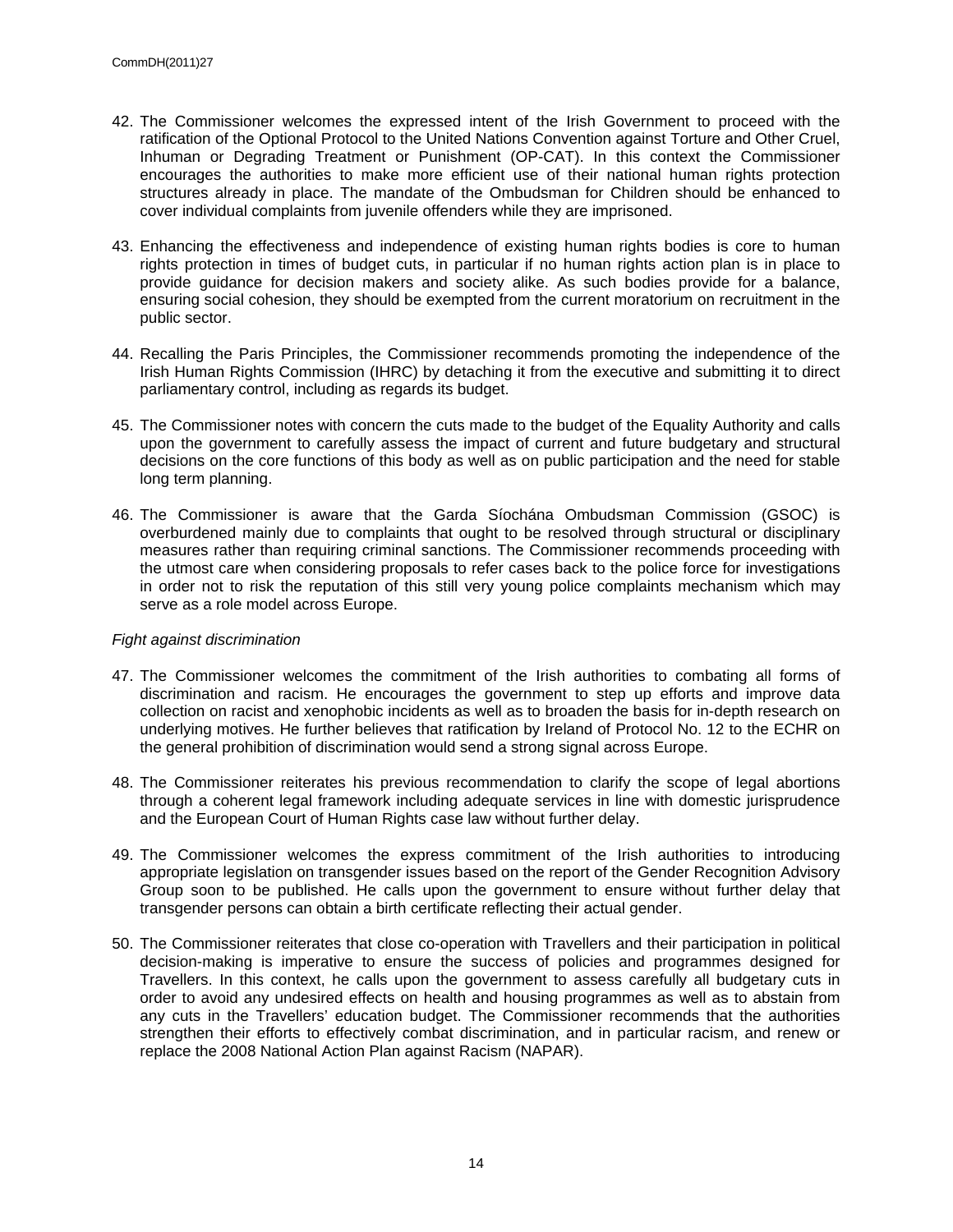#### *Human rights of persons with disabilities*

- 51. The Commissioner commends certain progress made in the context of the National Disability Strategy including the mental health strategy "A Vision for Change" but remains concerned at the slow pace of its implementation. He recommends proceeding with the mental capacity draft law without further delay as well as a systematic review of current mental health legislation, ensuring the participation of all stakeholders and effective compliance with international standards. In this context, the Commissioner recommends reviewing domestic disability and health legislation with a view to moving towards a rights-based approach and closing existing gaps. Furthermore, he strongly encourages the Irish government to sign and ratify promptly the UN Convention on the Rights of Persons with Disabilities, a core instrument for the protection of persons with disabilities.
- 52. As a safeguard against unforeseen and unwanted effects of budget decisions, the Commissioner recommends that the authorities put a mechanism in place to ensure that all budget or structural proposals concerning health care and social services are scrutinised thoroughly to identify and assess their possible impact on people with disabilities and their families prior to any decision.

#### *Human rights of older people*

- 53. The Commissioner welcomes the commitment of the Irish Government to investing in more and better care for older people. He recommends scrutinising social protection, health care and housing policies with a view to ensuring the full participation of older people and thus enhancing suitability. The Commissioner is aware of the particular vulnerability of older people requiring care and underlines the importance of an adequate number of skilled staff as well as strengthening existing control mechanisms and ensuring regular inspections in all care institutions.
- 54. In view of the age of the women having resided in the Magdalene Laundries, the Commissioner strongly encourages the authorities to put a restorative and reconciliation process in place without further delay.

#### *Children's rights*

- 55. The Commissioner welcomes the continuing discussion of an amendment to the Irish Constitution to enshrine and thereby enhance the protection of children's rights. He believes that the time is right for such an amendment to incorporate the best interests of the child as a general principle in the Irish Constitution, in line with the UN Convention on the Rights of the Child. Furthermore, he reiterates his recommendation for an outright ban of corporal punishment of children, implementing agreed European and international standards.
- 56. The Commissioner strongly welcomes the commitment of the Irish authorities to developing further the system of alternative sanctions for juvenile delinquents and to apply the Children Detention School model also to 16 and 17 year old children once appropriate structures are in place. He recommends that the authorities begin immediately with a pilot group from St. Patrick's institution to speed up the process and end the imprisonment of children in adult facilities.

#### *Human rights of migrants including asylum-seekers*

57. The Commissioner is concerned at the lack of an overhaul of the overly complex asylum and immigration system. He urges the Irish authorities to complete work on current draft legislation with a view to ensuring transparent, speedy decision-making subject to judicial review, taking into account internationally agreed principles, such as the right to respect for family life and the best interests of the child. In this context, the Commissioner welcomes the progress made for separated asylumseeking children, placing them into mainstream care and reiterates his previous recommendation to assign a guardian *ad litem* to each separated child as an additional safeguard to combat trafficking in human beings.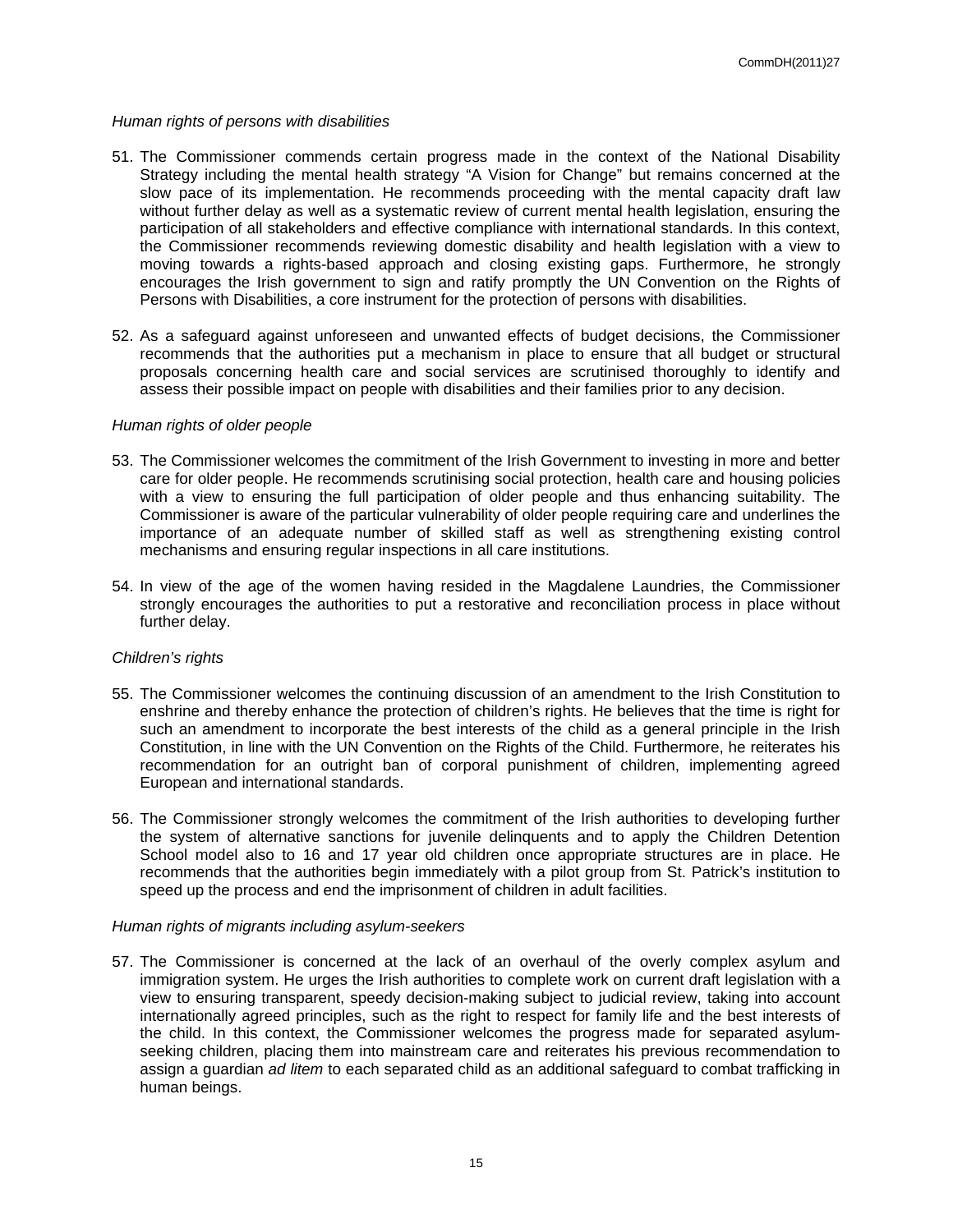#### **APPENDIX**

### **IRISH OBSERVATIONS ON THE REPORT BY THE COMMISSIONER FOR HUMAN RIGHTS, MR. THOMAS HAMMARBERG, ON HIS VISIT TO IRELAND, 1-2 June 2011**

As a founding member of the Council of Europe, the promotion and protection of human rights is a priority for Ireland, both domestically and on the international stage. Ireland strongly supports the work of the Council and attaches the highest importance to its efforts in the core areas of human rights, democracy and the rule of law.

Ireland thanks the Commissioner for his constructive and helpful report and is grateful for his kind words on the quality of co-operation received. The Irish authorities will give careful attention to the report's recommendations, which will aid their ongoing work to identify and implement improvements in protection of the human rights of all citizens of and residents in Ireland.

In its programme, the Government for National Recovery, which took office on 9 March 2011, committed itself to "protecting the vulnerable and to burden-sharing on an equitable basis". It also said it would "strive to ensure that every one of our citizens has an effective right, free from discrimination, to contribute to the economic, social and cultural life of the nation."

Ireland looks forward to continued cooperation with the Commissioner for Human Rights in the future.

Ireland would like to take this opportunity to make the following observations.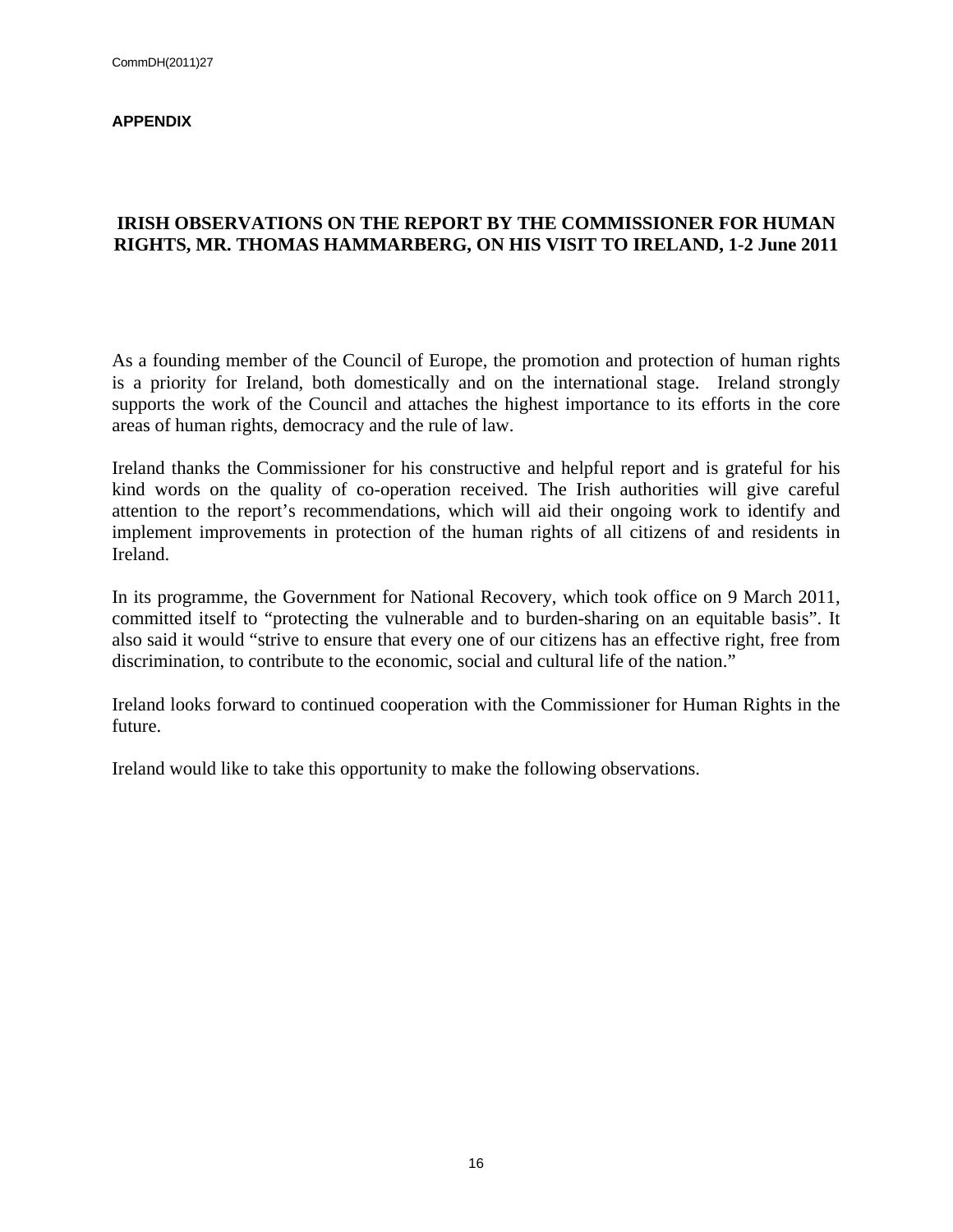### **Comments**

The comments refer to individual passages in the Commissioner's report; the numbering corresponds to the numbering of the relevant sections and paragraphs of the report.

Comments and statements on individual recommendations can be found under the sections to which the recommendations refer.

### **I. National system for promoting and protecting human rights**

### **(Report paragraphs nos. 6-13; recommendations nos. 40-46)**

### *Paragraph 9 (and 36 and recommendation 56):*

The Minister for Justice and Equality shares the Commissioner's view that all children in detention must have the same right of access to an independent complaints mechanism.

The Minister notes the views of the Commissioner on the remit of the Ombudsman for Children but has a difference of view on how access to an independent complaints mechanism should be achieved for different categories of children in detention. At present, the Ombudsman for Children may receive individual complaints from juvenile offenders in the detention schools in Oberstown (males under the age of 16 and females under the age of 18). This does not apply to young offenders detained in St Patrick's Institution (males aged 16 and 17 years old) on the grounds that it accommodates both children and adults and already comes under the remit of the independent Inspector of Prisons, as well as the visiting committee for this institution.

It is Government policy to end the practice of detaining 16 and 17 year olds in St Patrick's Institution. This will be achieved by carrying out the necessary redevelopment of the Oberstown detention school campus. By its nature, this project will take a number of years to complete, even if financial approval is granted. When this has been achieved, all children in detention will be in custody in Oberstown and will come under the remit of the Ombudsman for Children. The question of funding for the Oberstown redevelopment project is to be addressed later this year in the context of the Government capital expenditure review.

### *Paragraph 10 and recommendation 46:*

The Garda Síochána Ombudsman Commission (GSOC) was established under the Garda Síochána Act 2005 as the mechanism for independent oversight of policing in Ireland. Ireland is pleased that the Human Rights Commissioner of the Council of Europe is of the view that GSOC can serve as a role model for such bodies across Europe.

GSOC currently has 87 staff, 35 of whom are investigators with statutory powers. Its budget is approximately  $\Theta$ m annually and Ireland is of the view that this level of resources is sufficient to enable GSOC to fully discharge its role.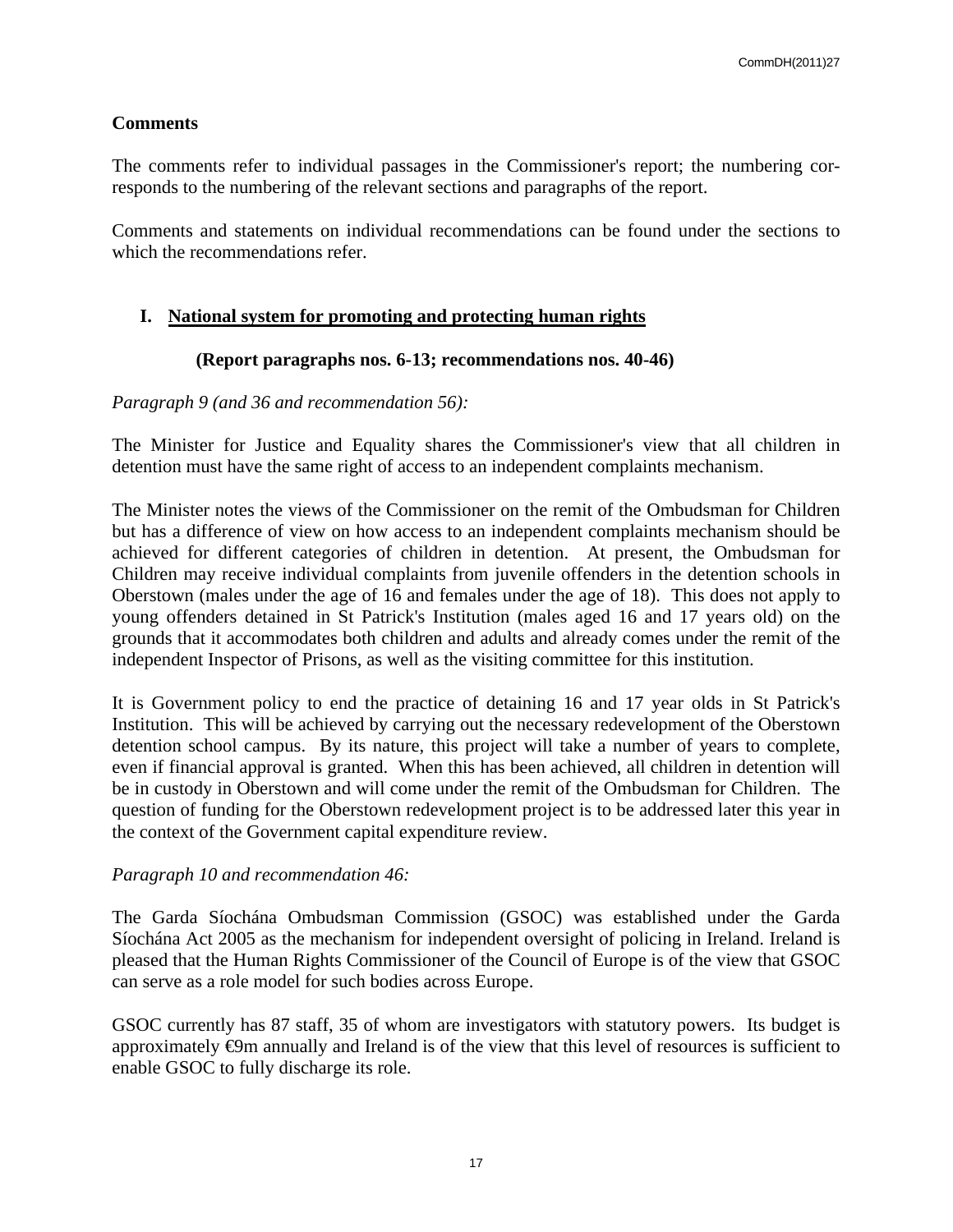It is acknowledged that because of the level of complaints and referrals made to GSOC, there is an accumulation of complaints and investigations awaiting decision and completion. Concerted efforts have been made to address this issue but it is likely to remain a challenge. In this context GSOC has made proposals for amendments to the Garda Síochána Act 2005, including a proposal to permit it to refer a wider range of complaints to the Garda Commissioner for investigation. It should be made clear at this point however, that it does not propose to send to the Garda Síochána any matter where it believes a criminal offence is disclosed, but rather those where, on balance, the likely outcome would be that the matter would be dealt with under the disciplinary procedures rather than the criminal process.

These proposals are still under consideration. No decision has been taken as to whether, or to what extent, any such changes will be made. In coming to a decision the Government will bear in mind both the case made by the Ombudsman Commission for the changes and any counterbalancing considerations, including the recommendations in Mr Hammarberg's report.

### *Paragraph 11:*

The Government of Ireland has no proposals to merge the Equality Authority and the National Disability Authority.

# **II. Fight against discrimination**

### **(Report paragraphs nos. 14-19, recommendations nos. 47-50**

## *Paragraph 17:*

The 2009 report of the National Traveller Monitoring and Advisory Committee<sup>53</sup> gave extensive consideration to the question of recognising Travellers as a distinct ethnic group. The 2009 Report stated that "Some members of the committee felt that it was debatable as to whether the majority of Travellers would welcome such a development and that it could serve to further marginalise Travellers". The Committee recommended that the "Government should open discussions with these groups on Traveller ethnicity with a view to exploring ways in which this issue can be progressed".

In light of this recommendation the Traveller Policy Division of the Department of Justice & Equality has had initial discussions with the five National Traveller Groups about ethnicity. These discussions have shown that there is a divergence of opinion among Irish Travellers as to whether they wish to be recognised as a distinct ethnic group. There is a need for discussions to take place in the Traveller community around this issue and for full consideration to be given to the implications and consequences of any such recognition.

This matter was also discussed at a seminar on Ireland's Third State Report under the Council of Europe Framework Convention on the Protection of National Minorities, which took place in

<sup>&</sup>lt;sup>53</sup> This Committee includes individuals drawn from different sectors, such as Traveller organisations, individual Traveller nominees and government departments.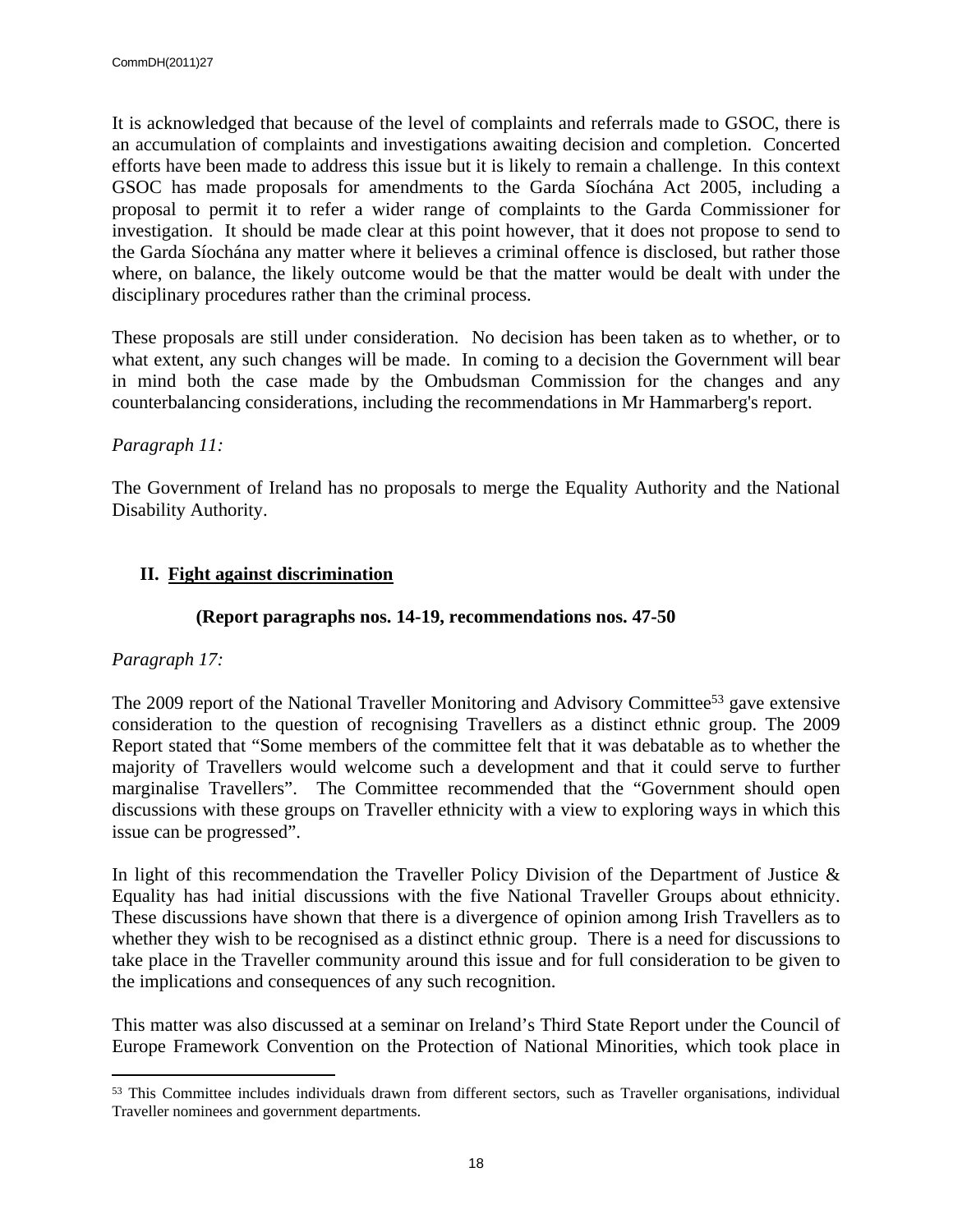November 2010. A number of individuals from the Travelling community voiced their opinions both for and against declaring Travellers to be a distinct ethnic group. While there was much disagreement among those present it was agreed that a national discussion amongst Travellers must be instigated in order to make a final determination on the issue.

### *Recommendation 50:*

A key aspect of Government strategy in relation to Travellers is an integrated approach among agencies operating under the County and City Development Boards. This approach is outlined in the Report of the High Level Group on Traveller Issues which also includes the following priority recommendation:

"To ensure effective consultation between Travellers, Traveller Organisations and statutory bodies to support the development of interagency cooperation and to facilitate improved communications, including conflict resolution, at national, regional and local level."

In addition to the High Level Group, which focussed particularly on the effective functioning of state agencies, a National Traveller Monitoring and Advisory Committee (NTMAC) was established in March 2007. This committee replaced the Traveller Monitoring Committee which reported on implementation of the 1995 Task Force Report. The NTMAC provides a broadly based and inclusive forum for dialogue between the relevant social partners. Its establishment followed on a commitment in the national partnership agreement, *Towards 2016*, to give concentrated attention to achieving greater progress for Travellers. The NTMAC, which includes four national Traveller organisations along with a number of prominent individual Traveller representatives, has a specific remit to advise on policy in relation to the Traveller Community, and in this regard presented its first report to the Minister in 2010. The committee has an essential input to the ongoing process of improving and refining the effective delivery of supports and services to the Traveller Community.

## **III.Human rights of persons with disabilities**

### **(Report paragraphs nos. 20-26, recommendations nos. 51-52**

Ireland welcomes the Commissioner's positive comments in relation to the National Disability Strategy, the review of the Mental Health Act 2001 and the establishment of the Health Information and Quality Authority.

A Review of the Efficiency and Effectiveness of Disability Services in Ireland is being undertaken. A Steering Group has been established and the objective of the review is to make recommendations that will ensure that the very substantial funding provided for specialist health and personal social disability services is used to maximum benefit.

As part of the overall review, a separate Expert Reference Group was established to look specifically at disability policy. The group's report proposes what would be a very significant reframing of specialist disability services with a move to individualised supports and the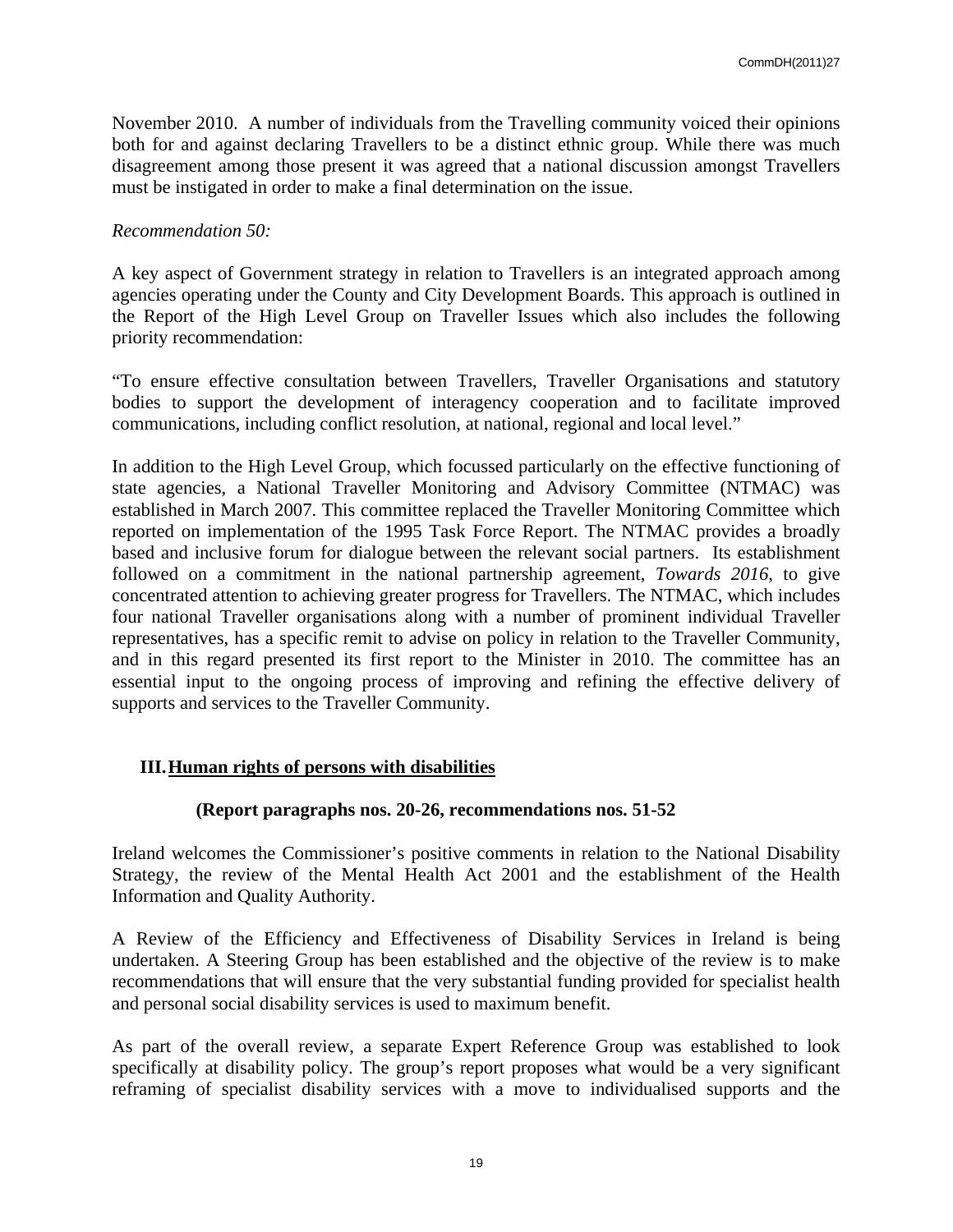introduction of individualised budgeting for people with disabilities in order to provide more choice and control. The Report has been circulated to other Departments for their views prior to it being issued for public consultation.

### *Paragraphs 23 and 24:*

The National Quality Standards for Residential Services for People with Disabilities developed by the Health Information and Quality Authority (HIQA) clearly set out what a quality, safe residential service for people with disabilities should be and support the delivery of personcentred care in this sector. The Programme for Government includes a commitment to put these standards on a statutory footing and ensure that services are inspected by the Authority. On 16 June 2011, the Minister of State with responsibility for Disability, Older People, Equality and Mental Health announced that she had begun discussions with Health Information and Quality Authority to make progress on this commitment.

### *Paragraph 24 and Recommendation 51:*

The Government is committed to a review of the Mental Health Act 2001 which will be informed by human rights standards. In this regard a wide ranging public consultation seeking the views of the public and relevant interested groups/parties will be launched in September 2011.

### *Paragraph 25 and Recommendation 52:*

Expenditure on specialist health and personal social services for people with a disability in 2011 will be around  $\epsilon$ 1.5 billion. Special consideration was given to disability and mental health in Budget 2011 through a maximum reduction of just 1.8% in the allocation for the two sectors. The relatively lower reduction of 1.8%, compared to other areas of the health budget, recognizes that these services are provided to vulnerable groups and should help to ensure that existing services are maintained and that priority is given to the delivery of frontline services. Service providers have been asked to work closely together throughout 2011 to ensure the maximum delivery of services in an efficient and effective manner, with priority being given to those in greatest need.

The Health Service Executive was provided with an additional  $\bigoplus$  om for disability services in 2011 to provide for the anticipated extra demand in emergency residential, respite and personal assistant/home support hours for people with disabilities and day places for school leavers in September 2011.

### *Paragraph 26 and recommendation 51:*

It is the Government's intention to ratify the UN Convention on the Rights of Persons with Disabilities (UNCRPD) as quickly as possible, taking into account the need to ensure that all necessary legislative and administrative requirements under the Convention are being met. Ireland does not become party to treaties until it is first in a position to comply with the obligations imposed by the treaty in question, including by amending domestic law as necessary.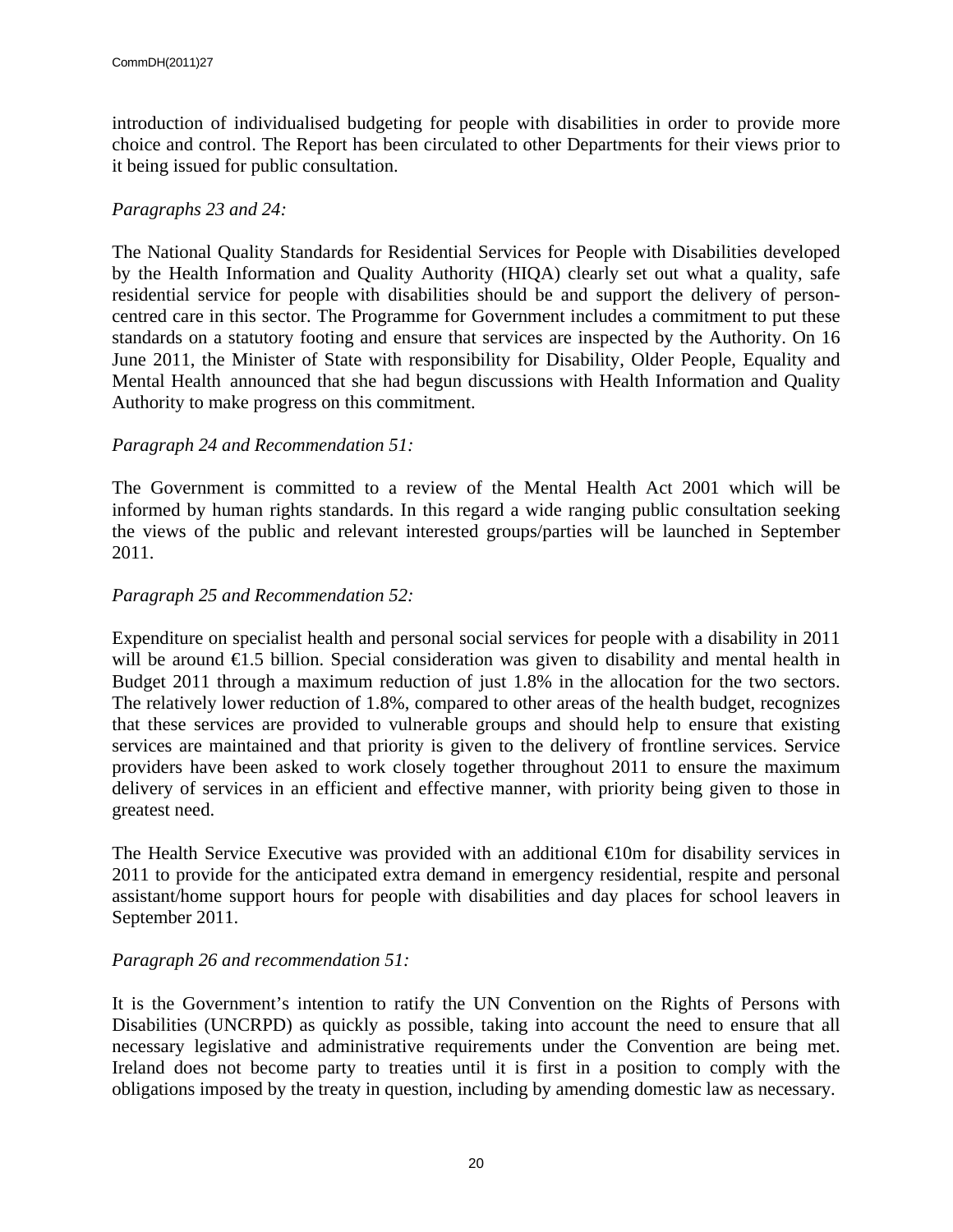The National Disability Strategy comprehends many of the provisions of the UNCRPD. A highlevel inter-departmental implementation group, under the chairmanship of the Disability Policy Division of the Department of Justice and Equality, advises on and monitors any changes to legislation, policies, programmes and schemes that may be required to enable ratification of the Convention. The group has developed a programme, on which work is progressing, to address the matters that need to be aligned with the UNCRPD. At the request of the inter-departmental group, the National Disability Authority is preparing an independent advice paper in this respect, the first draft of which is currently being examined.

# **IV. Children's Rights**

### **(Report paragraphs nos. 31-36, recommendations nos. 55-56)**

### *Paragraph 36 and recommendation 56:*

The recommendation to move a pilot group from St Patrick's Institution to Oberstown would require a change in the legal designation of the Oberstown detention schools, as well as transparent and legally robust criteria for the selection of young offenders from St Patrick's who might be suitable for such a pilot group. It would also have to have regard to the need to ensure that adequate capacity remains in place in Oberstown to cope with all children under the age of 16 who might be referred to the campus. In all circumstances, it would be essential to prevent the need to send back a young offender from Oberstown to St Patrick's in the event of an increase in court referrals of children under 16. The question of the optimum use of any spare room capacity in the Oberstown campus is kept under review on an ongoing basis and the Commissioner's recommendation is noted.

Please also see above under the comment for paragraph 9 on the Oberstown campus development.

### **V. Human rights of migrants including asylum-seekers**

### **(Report paragraphs nos. 37-39, recommendation no. 57**

### *Paragraph 38 and recommendation 57:*

The Health Service Executive (HSE) has responsibility for children under Section 5 of the Child Care Act 1991. All newly arriving young people (aged 18 years or under), both male and female, are placed in residential children's services. They are allocated a professional social worker on arrival who, together with the social care staff, undertakes a multi-disciplinary assessment. If a child or young person is a suspected victim of trafficking further appropriate assessment and supports are put in place. Children and young people are not "detained"; however, they are provided with supervision and support, and if a child or young person is identified as a flight risk additional supports and supervision are put in place. Medical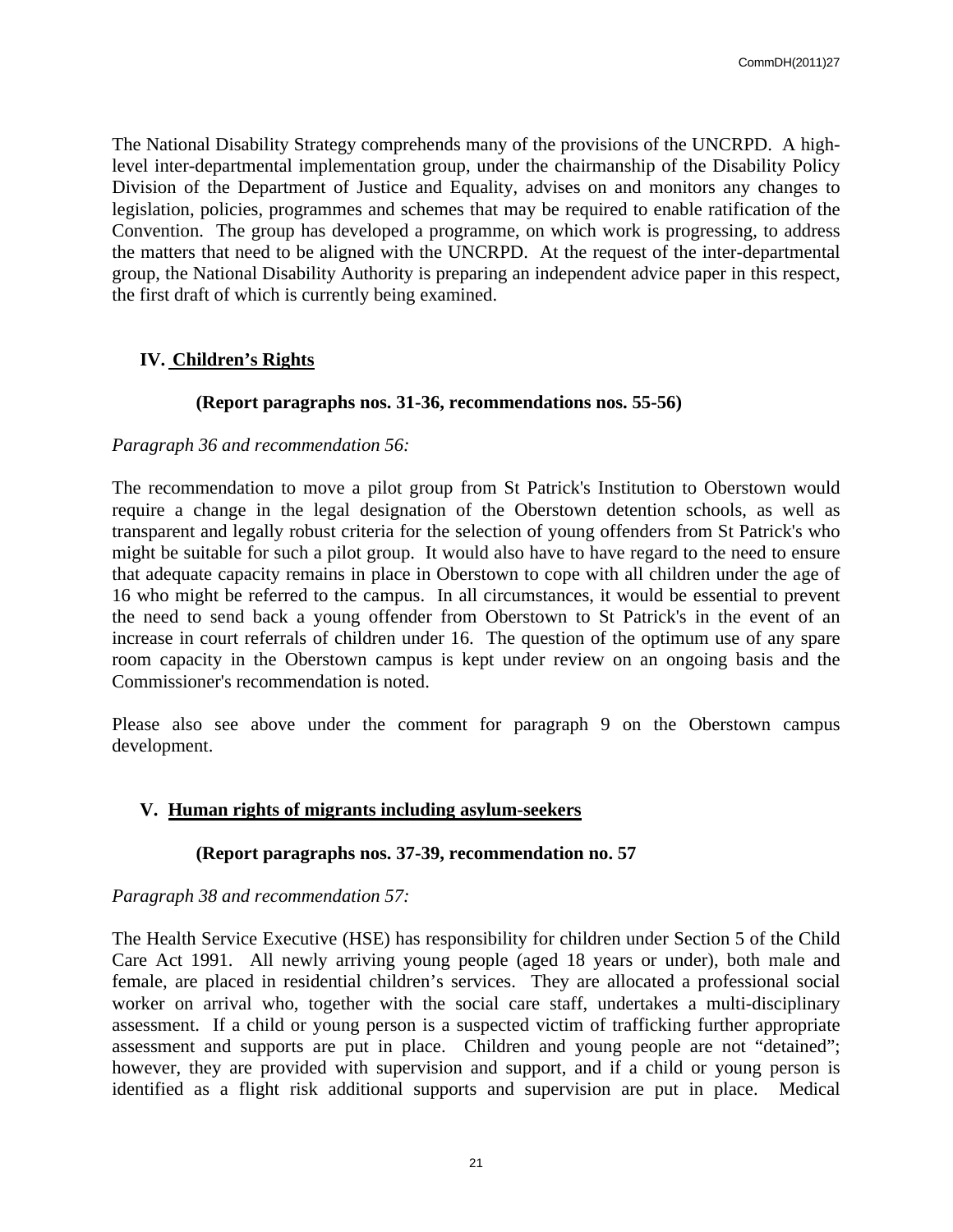assessment is undertaken and referral to specialist medical services is made if required. A psychologist is also available should the young person require an immediate intervention.

When the young person moves to a foster family, referrals are made to on-going support services in the areas where the young person is living. An application for asylum is commenced as soon as is practical and when appropriate for the young person. It is HSE policy to notify all cases of suspected child trafficking to the local Garda Síochána service and the Garda National Immigration Bureau. The HSE will take out a Court Order for a child where this is deemed necessary. A guardian *ad litem* is appointed by the Courts (not the HSE) and it is the Judge who decides if a guardian *ad litem* will be appointed and who it will be.

### *Paragraph 39 and recommendation 57:*

On the issue of delays, it should be noted that the median processing time for a final decision by the Minister on an asylum application in the 12 month period to the end of July 2011 was 10 months. Some cases can take significantly longer to complete due to, for example, delays arising from medical issues or because of judicial review proceedings. All asylum applications and appeals are processed in accordance with the Refugee Act 1996 and high quality and fair decision-making in all cases continues to be a key priority at all stages of the asylum process.

Persons who are refused refugee status enter what is commonly referred to as the "leave to remain" process which generally has two elements to it, an application for subsidiary protection and further consideration to be given under Section 3 of the Immigration Act 1999 (as amended) as to why the person should be granted leave to remain. This is separate to the asylum or refugee status determination process. The processing of cases at this point is complex and extremely resource intensive given that where an application for subsidiary protection is lodged in addition to representations for consideration under Section 3 of the Immigration Act 1999 (as amended), the subsidiary protection application must be considered first to assess whether the applicant has an identifiable need for international protection. The investigation of such applications requires a fresh examination of the entire asylum file, the documentation and country of origin information submitted in support of the application, as well as an examination of objective, reputable, up to date country of origin information before a conclusion can be arrived at as to whether or not the applicant is likely to be exposed to 'serious harm' if returned to his/her country of origin. Where such an application is refused, consideration must then be given to the case in accordance with the provisions of Section 3 of the Immigration Act 1999 (as amended), at which point the Minister must make a decision whether or not to make a deportation order in respect of the person.

All of this must be done in strict compliance with the Constitution, together with relevant international law including the European Convention on Human Rights. It will be seen that these are not quick or easy decisions to make and, given the life changing consequences for the persons involved, these are decisions which must be taken with the most scrupulous care and attention. Steps have been taken to speed up the processing of these applications by redeploying staff from the refugee determination bodies primarily.

The Immigration, Residence and Protection Bill 2010, which is currently before the Parliament,